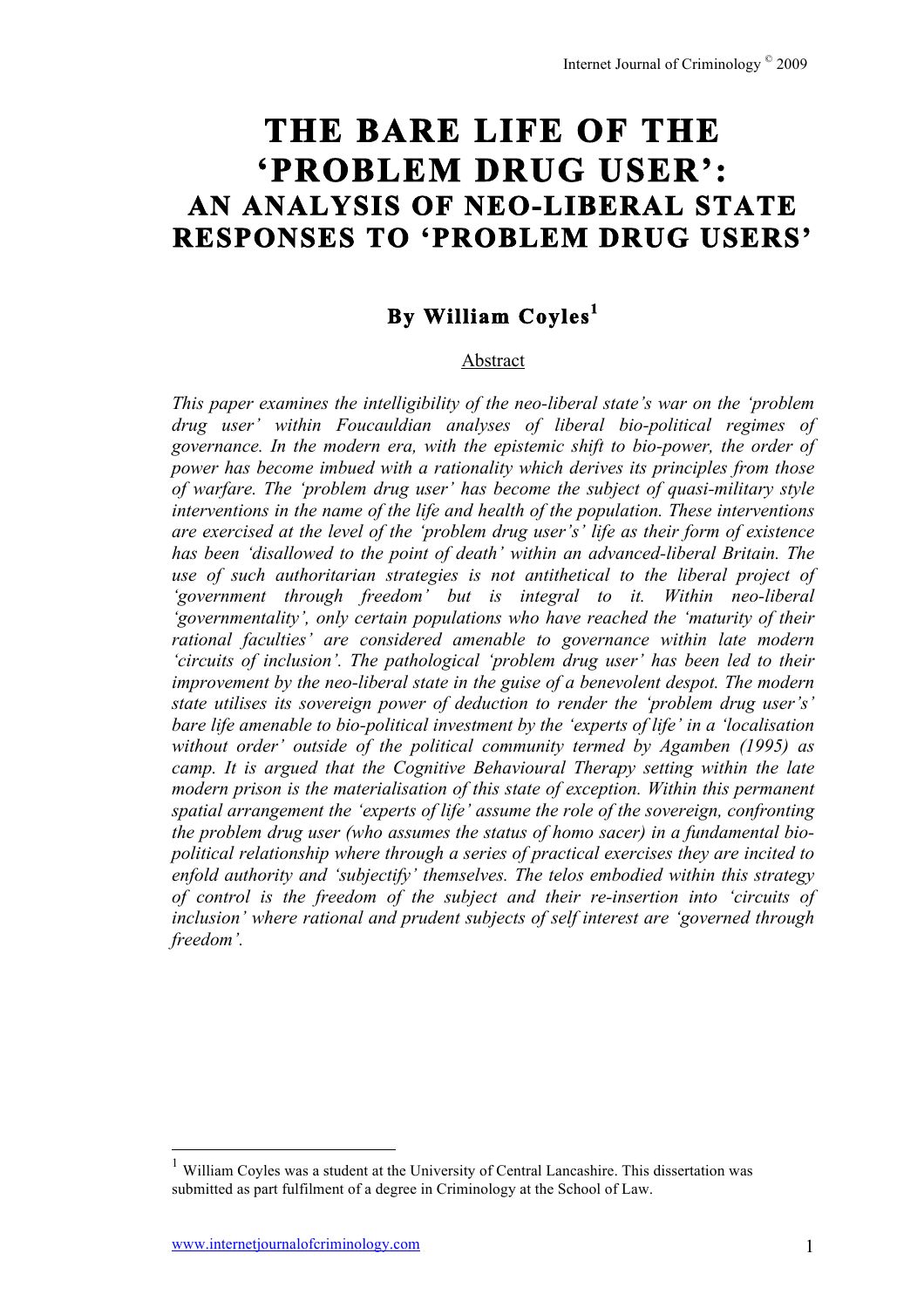#### **Introduction**

Within late modern Britain a salient 'dialectic of freedom and control' (Garland, 2001: 197-198) has become discernible within neo-liberal regimes of governance. This has been evidenced by consecutive Conservative and Labour governments' implementation of an *anti-statist* strategy with regard to the economic realm and thus accentuating the market based freedoms of late modernity whilst a concomitant *statist*, authoritarian strategy has been applied to those populations incapable of exercising these freedoms in a 'responsible' and 'prudent manner'. Indeed, these market based freedoms are increasingly dependent upon the continuous surveillance and control of those ostracised populations of 'high risk' expelled from late modern 'circuits of inclusion' (Rose, 2000) where 'rational' subjects are 'governed through freedom'. Within neo-liberal crime control rationality the '*problem drug user*' has emerged as an intractably 'risky' subject, resistant to governmental control within 'circuits of freedom' due to a range of ontological abnormalities. A variety of paralegal and quasi-military responses have been deemed necessary with regard to this population, "not so much in the name of law and order, but in the name of the community that they threaten" (ibid: 334). In a bio-political era in which the liberal democratic state has repatriated the supposedly 'inalienable' rights of life and liberty to the 'sovereign subject' of advanced liberalism, the 'problem drug user' appears to be excluded from such benefits of citizenship with an emasculating raft of punitive drugs legislation reducing this population to *bare life*. It appears that the conventions of the rule of law must be suspended indefinitely for the protection of society from a subject whose very nature appears to exclude them from neo-liberal circuits of freedom and civility.

Official discourse concerning 'drug-related crime' is instructive in elucidating the governmental rationality which suffuses neo-liberal state responses to 'problem drug users'. Such discourse is often permeated with the imagery of *war* which augurs of the clear and present danger posed by the 'enemy within' to the 'security' and 'freedoms' of the ethical and prudent majority. This hyperbolic and apocalyptic narrative is evident in this HM Treasury Release (2001) which signalled an increase to the Home Office budget in its 'fight' against drugs;

…..*hardly a family is unaffected by the evil of drugs….Drug related crime blights our communities. It destroys families and young lives and fuels a wide range of criminal activity, including burglary and robbery…We won't tolerate the menace of drugs in our communities- it causes misery and costs lives…This new money will enable agencies to step up their fight against drugs and the crime it breeds. It will get dealers off our kids' backs and into prison and help safeguard our communities*.

Within such discourse the *war against drugs* often appears as a war or battle being waged against drug users. Nietzsche's hypothesis promulgates the notion that the basis of the power relationship lies in a war like clash between forces" (Foucault, 2003: 16). These forces can include not only the non-discursive but also the discursive as claims to 'truth' become an imposition of force. As Foucault exclaims, "discourse is not simply that which translates struggles or systems of power, but is the thing for which and by which there is struggle, discourse is the power which is to be seized" (Foucault, 1984: 110). Rather than viewing the official discourse of 'drug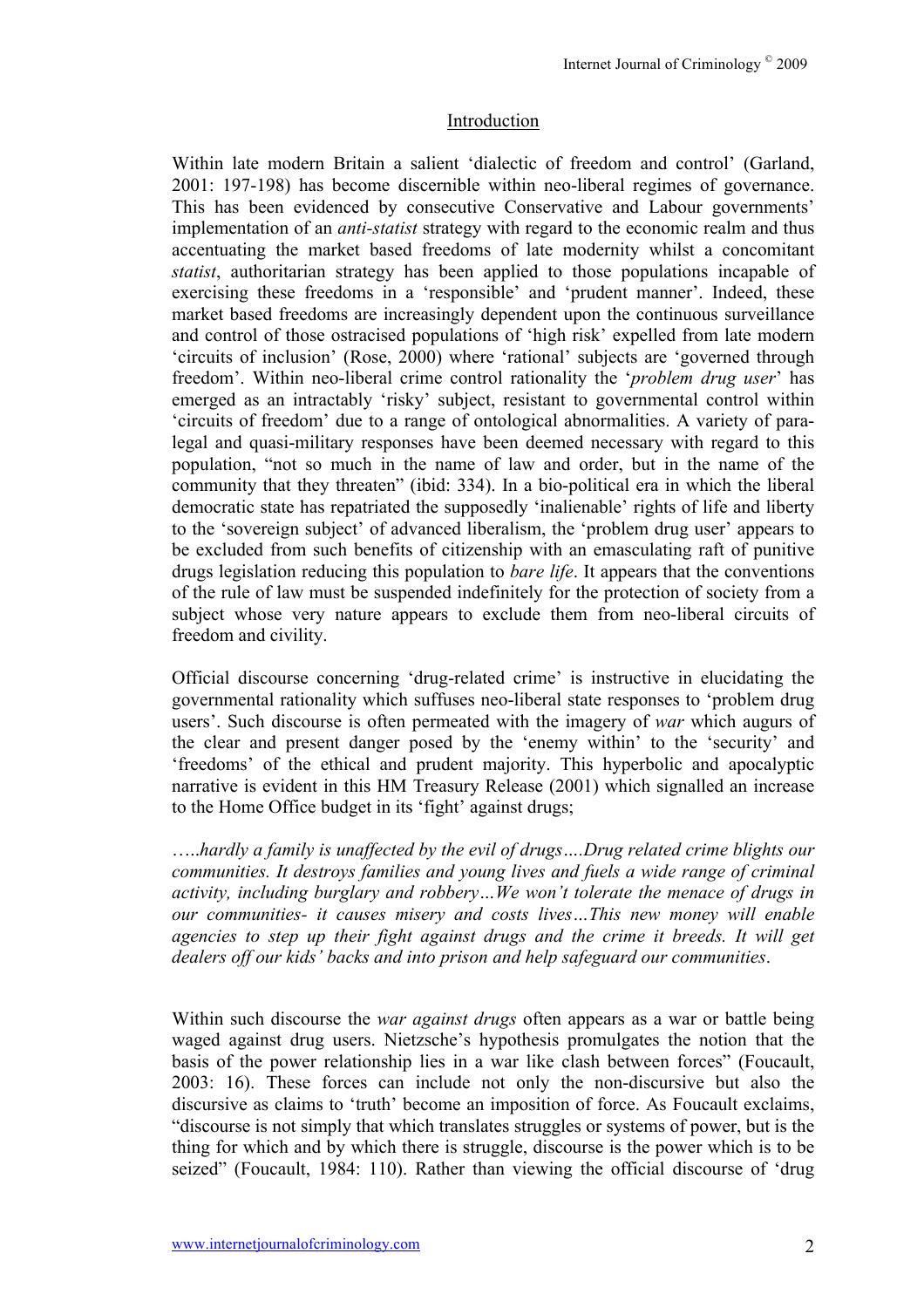related crime' as a discourse of 'truth' in the absolute sense, it appears that it should be viewed as the discourse of a battle being waged between a dominant group or 'nation' who comprise the state and an 'other' nation or 'enemy within' whose intractable abnormality hinders the perpetual struggle towards the *universalisation* of the state. In an effort to comprehend neo-liberal state responses to 'problem drug users' the proceeding exposition will utilise a Foucauldian methodology to examine how the order of power has become suffused by a logic which derives its principles from those of warfare. It shall be shown that the problematisation of the 'problem drug user's' pathological form of existence within neo-liberal strategies of control is not simply due to the biological and economic threat that they pose to the vitality and strength of the population but less saliently, it is due to their resilience and incompatibility to the neo-liberal project of 'government through freedom'. This exposition shall delineate how in late modernity, with the entry of life into the order of power, the 'problem drug user's' aberrant form of existence has come to be waged upon the political strategies of the neo-liberal state. The work of Italian philosopher Giorgio Agamben (1995) shall be drawn upon to illustrate how the 'problem drug user's' aberrant form of life is coercively rendered amenable to the neo-liberal project of 'government through freedom' through a process of bio-political investment in a 'localisation without order' situated outside of the political community known as *camp*. It shall be posited that *camp* is materialised in the cognitive behavioural therapy setting in the contemporary prison system where the 'experts of life' assume the role of the sovereign and confront the *bare life* of the problem drug user in a fundamental bio-political relationship. The political technologies utilised by the 'experts of life' to 'subjectify' the 'problem drug user' and render him/her conducive to governmental power and ethical and prudent self government within 'circuits of inclusion' shall be examined with reference to Giles Deleuze (1988) and his notion of the *enfolding of authority*. To conclude, it shall be suggested that resistance to the perpetual war of normalisation and pacification, waged upon that 'other nation' in which the 'problem drug user' is said to be located, should take the form of a counterdiscursive offensive. It shall be argued that this offensive should seek to introduce discontinuity into the institution of state sovereignty and allow those populations who refuse the 'love of power' by exercising a radical form of autonomy to remain free of the immanent form of subjection that is engendered by bio-political investment. This subjection is often facilitated by the sovereign power of deduction when dealing with intractable populations such as the problem drug user.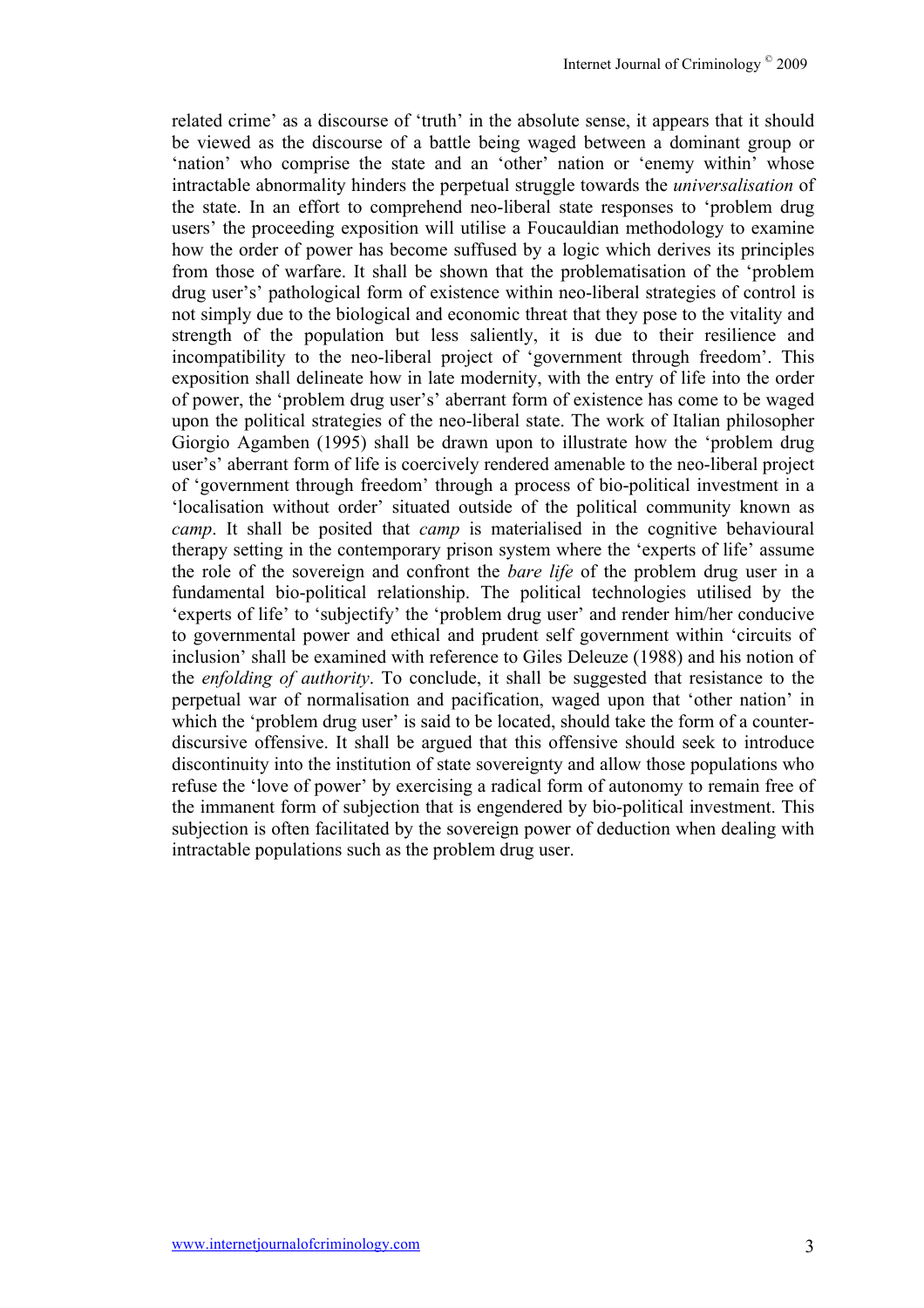## *Defending an Advanced-Liberal Society from the 'Problem Drug User'*

The discourse of modern politics is imbued with a Hobbesian conceptualisation of the modern state which is premised upon an abrupt temporal rupture from the barbarism and anarchy which characterised the pre-political *State of Nature* (Neal, 2004). The impetus to enter civil society by means of a *social contract* which transferred the innately possessed rights of the subject to the political authority of a sovereign body was supposedly related to an ideological commitment which still underpins the political project of the modern state, the notion of a 'modernity without war' characterised by what Kant termed 'perpetual peace' (Reid, 2004). The constitution of political society and the institutions which comprise the modern state are thus conceived as apparatuses that have facilitated the 'triumph of order' and the 'victory of reason' through the suppression of pre-political barbarism and bellicose social relations characterised by endemic war (Neal, 2004). 'Private warfare' is therefore viewed as a spectre that is gradually extirpated within the social body as the modern state monopolises the instruments and institutions of war. Thus modern social relations are increasingly thought to be characterised by an absence of war which resides either prior to or on the frontiers of the modern state (Foucault, 2003). Despite this integral ideological commitment to peace, vociferously accented by all contemporary liberal regimes, the modern period has been characterised not simply by the proliferation and intensification of war beyond the boundaries of the 'liberal zone of peace' (Reid, 2004) but also within the 'zone of liberal peace' as social relations have become indelibly suffused with a rationality derived from the logic of war (ibid). For Foucault the raison d'état of the bio-political state is to 'incite, reinforce and optimise life' and "yet wars have never been so bloody as they have been since the nineteenth century, and all things being equal, never before did regimes visit such holocausts on their own populations" (Foucault, 1978: 137).

In an effort to examine why it is that a modern state which propagates an ideological commitment to 'perpetual peace' antithetically pursues an insidious 'perpetual war' against some forms of human existence such as that of the 'problem drug user' who is reduced to *bare life* and divested of all legal protection, it is necessary to examine how the order of power has come to be imbued with a rationality which derives its principles from war and to examine the nature of this war and the instrumental manner in which it is deployed. Michel Foucault, in his 1975-76 lecture series at the College de France entitled *Society Must be Defended*, performed an archaeology of sovereignty and mapped out the epistemic shift which occurs in the modern period to bio-power, a 'regime of power' which he espouses pursues peace through the dissemination of principles derived from war. Foucault espouses the claim that theories of power prior to the seventeenth century articulated a notion of a singular, royal power emanating from a sovereign centre, which was exercised in order to secure the sovereigns rule over his territory. This sovereign power was a power of deduction and suppression- "essentially a right of seizure: of things, time, bodies and ultimately life itself" (Foucault, 1978: 136). With the rise of states at the 'threshold' of the modern era and their appropriation of the mechanisms and means of war the theories of sovereignty expressed by Hobbes in *Leviathan* and Machiavelli in *The Prince* emerge (or in Machiavelli's case re-emerge) to justify the monopolisation of power within the institution of the state. The Classical notion of history also served to legitimise and reinforce the power of the sovereign delineating a "memorialised continuity of power deriving in ancient kingdoms and heroic Great Kings, blinding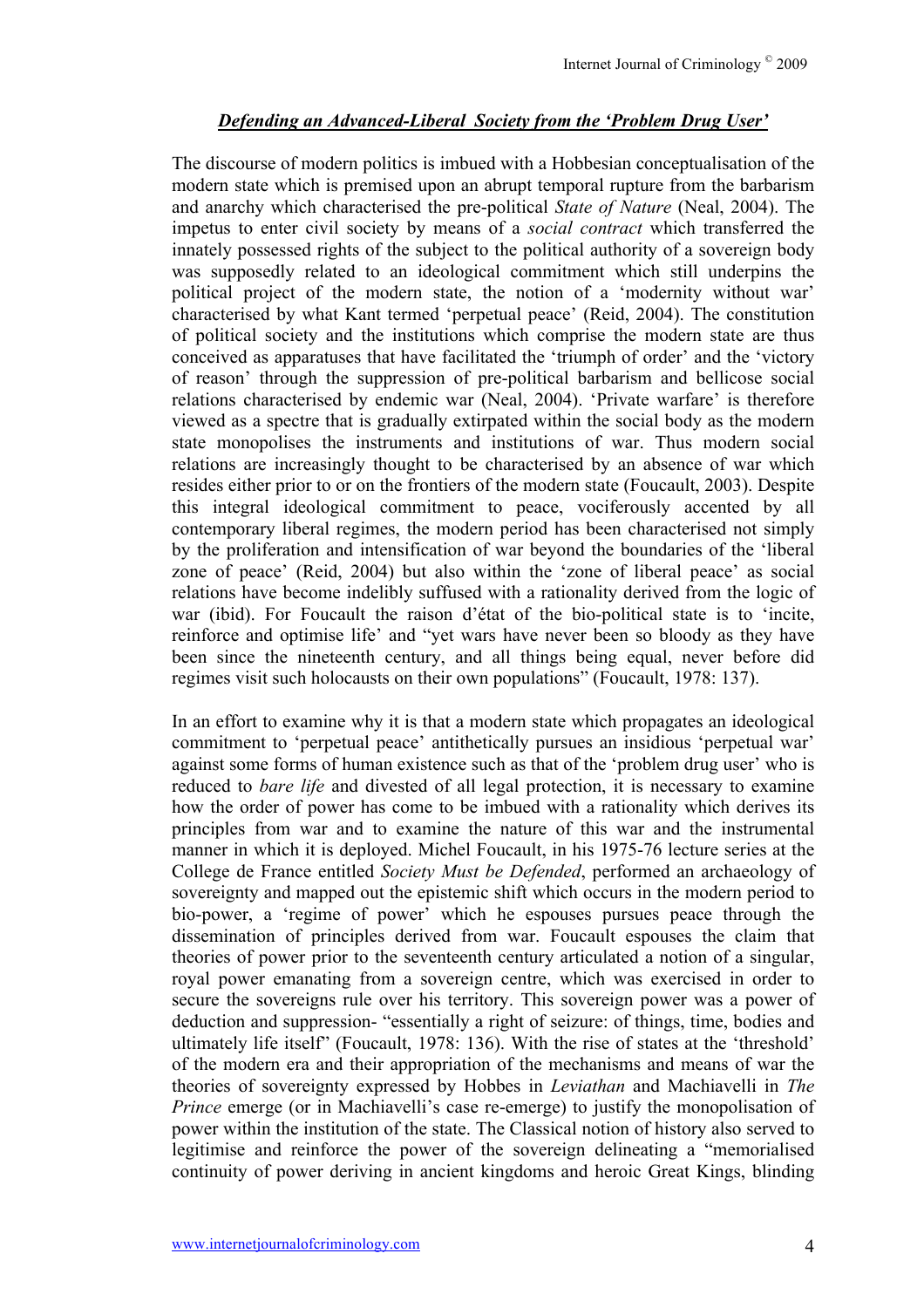and dazzling…intensifying the luster of force (Foucault, 2003: 67). For Foucault the 'philosophical-juridical' discourse promulgated in the writings of Hobbes and Machiavelli which espoused the belief that political society was the 'antithesis of war' was a "ritual which reinforced sovereignty" (ibid: 69). However, just at the historical moment at which the state had managed to spatio-temporally banish war from within the boundaries of the modern state, a counter-historical narrative emerges which introduces discontinuity into the domain of Classical historical discourse by promulgating the notion that politics is merely war waged by alternative means. Foucault terms this discourse a 'historico-political discourse' and distinguishes it from the 'philosophical-juridical discourse' of Hobbes and Machiavelli before him "whose purpose was to legitimise sovereignty through the impartial retelling of past events" (Stone, 2004: 85). This historico-political discourse problematises sovereign power and is "a discourse which cuts off the kings head or at least does without a sovereign and denounces him" (Foucault, 2003: 59) and is spoken by a de-centred subject as the enunciative modality of the discourse is displaced. The speaker of this de-centred discourse does not wish to do away with the institution of state sovereignty; power is illegitimate only to the extent that it does not belong to them (ibid). Where as the subject who speaks the 'philosophical-juridical' discourse attempts to occupy a universal or totalising position and endeavours to unearth a kind of peace in their examination of history, the subject who speaks the historico-political discourse "is inevitably on one side or the other" (ibid: 52) and their effort is aimed at "rediscovering the blood that has dried in the codes…the battle cries that can be heard beneath the formula's of right…the dissymmetry of forces that lies beneath the equilibrium of justice" (ibid: 55-56). Thus the historico-political discourse is a 'perspectival discourse' that problematises the neutrality of the 'philosophicaljuridical discourse' (and by so doing the institution of state sovereignty which it legitimises) by espousing the idea that 'truth' is related to which side of the battle one is on (Stone, 2004: 85) and can be "deployed only from its combat position, from the perspective of the sought-for victory" (Foucault, 2003: 52). This partisan 'historical political discourse' is interested in revealing that what lies beneath the order and forms of justice which have been imposed by the state is the "forgotten past of real struggles, actual victories and defeats" (ibid: 56) which although hidden are codified by the state and actualised in juridical legislature. War becomes a 'grid of intelligibility' for social relations within this historico-political discourse and *we have to defend ourselves against society* is the catch cry of those "who have no glory…who now find themselves, perhaps for a time…in darkness and silence" (ibid: 70)

This counter history does not 'cut off the kings head' completely but instead introduces historical discontinuity into sovereign power as the "implicit identification of people with monarch, and nation with sovereign" (ibid: 69) is ruptured. In the epoch of sovereign power the terms 'nation' and 'race' were inextricably linked to the sovereign. The nation was a territory and collation of people which fell within the ambit of the power held by the sovereign. However, the meaning of the term nation is transformed by historico-political discourse as 'multiple nations' emerge within the territory ruled by the sovereign (Stone, 2004) and as historical claims become an imposition of force each seeks to narrate their own particular 'truth' of history and in so doing attempting to attack, seize and lay claim to the institution of state sovereignty (Neal, 2004). Thus a myriad of warring 'nations' or 'races' and subjectivities emerge within the sovereign geo-political area with their own particular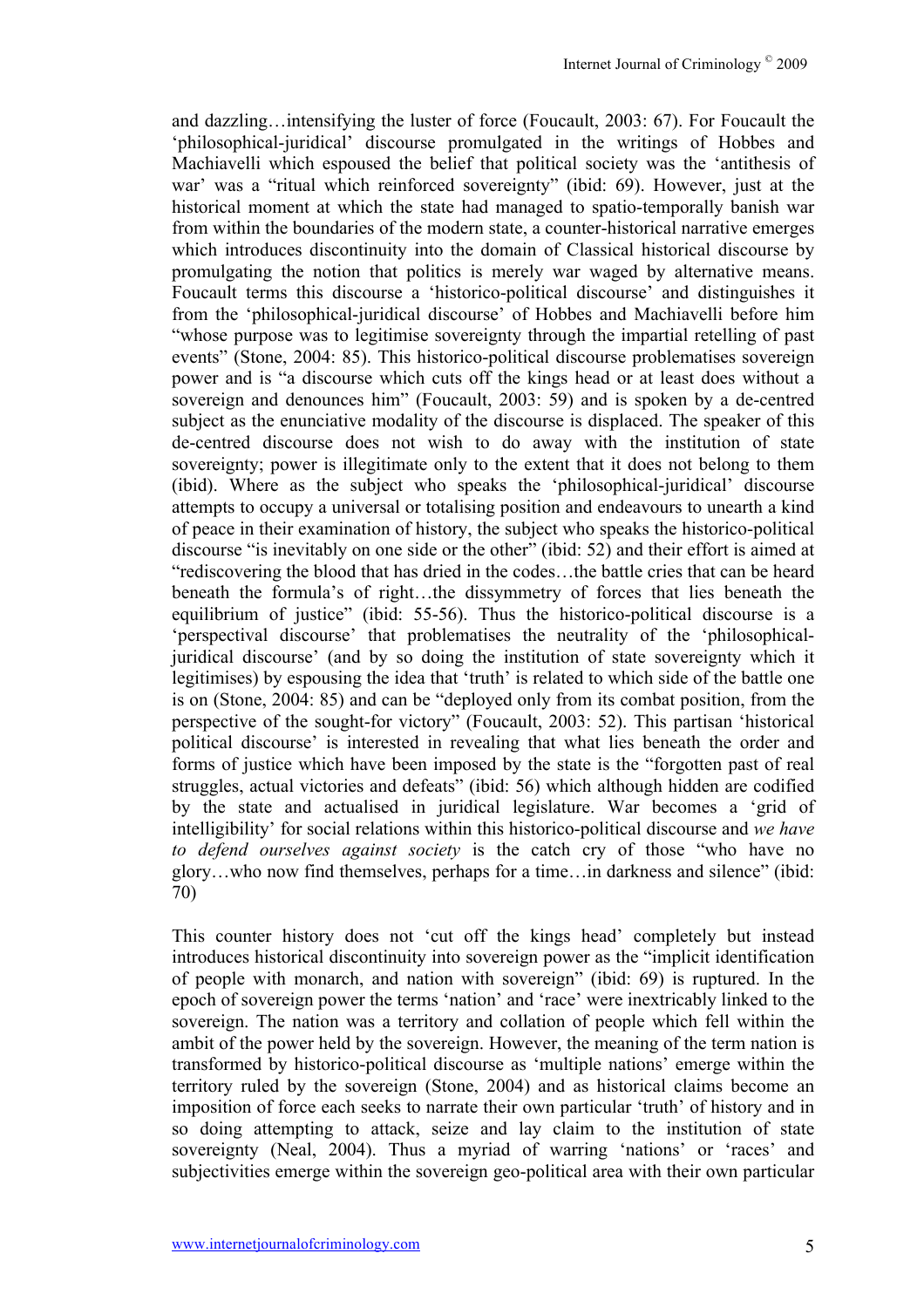historical 'truths' and claim to power. War was previously conceptualised as something engaged in only by the sovereign. A nation- under the command of its sovereign went to war with another nation-under the command of another sovereign (Stone, 2004). However, following the historico-political discourse the possibility arose of there being wars between two or more independent nations within the same geopolitical territory and thus "history becomes the story of race struggle" (ibid: 88). The contemporary notion of 'state racism', not simply in the narrow biological sense that the term has assumed, but in the Foucauldian sense of introducing a break into the domain of life between who will be forced to live and who will be allowed to die emerges when one dominant nation, the bourgeoisie, take control of the apparatus of the state and colonise and invert this partisan historico-political discourse. The bourgeoisie declares itself the universal subject of history and the subjectivity of the nation and the state become synonymous once more. The catch cry of the historicopolitical discourse, once colonised by the bourgeoisie, becomes not 'we must be defended from society' but '*society must be defended*' from the sub-nation which despite ourselves we continue to recreate. As Foucault states;

"*The discourse of race struggle will be recentred and will become the discourse of power itself. It will become the discourse of a centred, centralized, and centralizing power. It will become the discourse of a battle that has to be waged not between races, but by a race that is portrayed as the one true race, that holds power and is entitled to define the norm, and against those who deviate from that norm*". (Foucault, 2003: 61).

Sovereignty becomes inextricably linked with the collective subjectivity of the nation in the modern nation-state and thus emerges "a politics of collective subjective enmity wedded to a terrifying state machine" (Neal, 2004: 394) which problematises all abnormality constituted within the social body. The dominant nation, the bourgeoisie, seeks to become the only nation as there is "a striving towards the universality of the state" (ibid: 225). The 'war of domination' that raged within the geopolitical boundaries ruled by the sovereign is replaced by a more subtle violence of normalization and pacification which attempts to root out and regularise any form of radicality and singularity which erodes the strength and vitality of the social body (Baudrillard, 2002). Thus the colonisation and inversion of the historcio-political discourse by the bourgeoisie catalyses the epistemic shift towards the normalizing and productive regime of bio-power as the individualizing regime of 'pastoral power' combines with its opposite, the ever more centralised state, by incorporating 'strategies of the state' with those of individual life (Simons, 1995). Therefore "modern art of government or state rationality….develop(s) those elements constitutive of individual's lives in such a way that their development also fosters the strength of the state" (Foucault, 1981: 322) and the state becomes a "formidable machine of individualization and totalisation" (Simons, 1995: 40). The raison d'etat of the bio-political state becomes to improve the vitality, strength and essentially the life of the population and by so doing improving the strength of the state vis-à-vis other states (Garland, 1997). The pastoral technology of *police* brings into existence a new entity to be known in minute detail and governed meticulously, that of the population. This modern, bio-political power over life is a bi-polar technology that developed in two interrelated forms, an *anatamo-politics of the human body* and a *bio-politics of the population* which rather than seeking to suppress or kill life like the sovereign power it had displaced sought to "invest life through and through"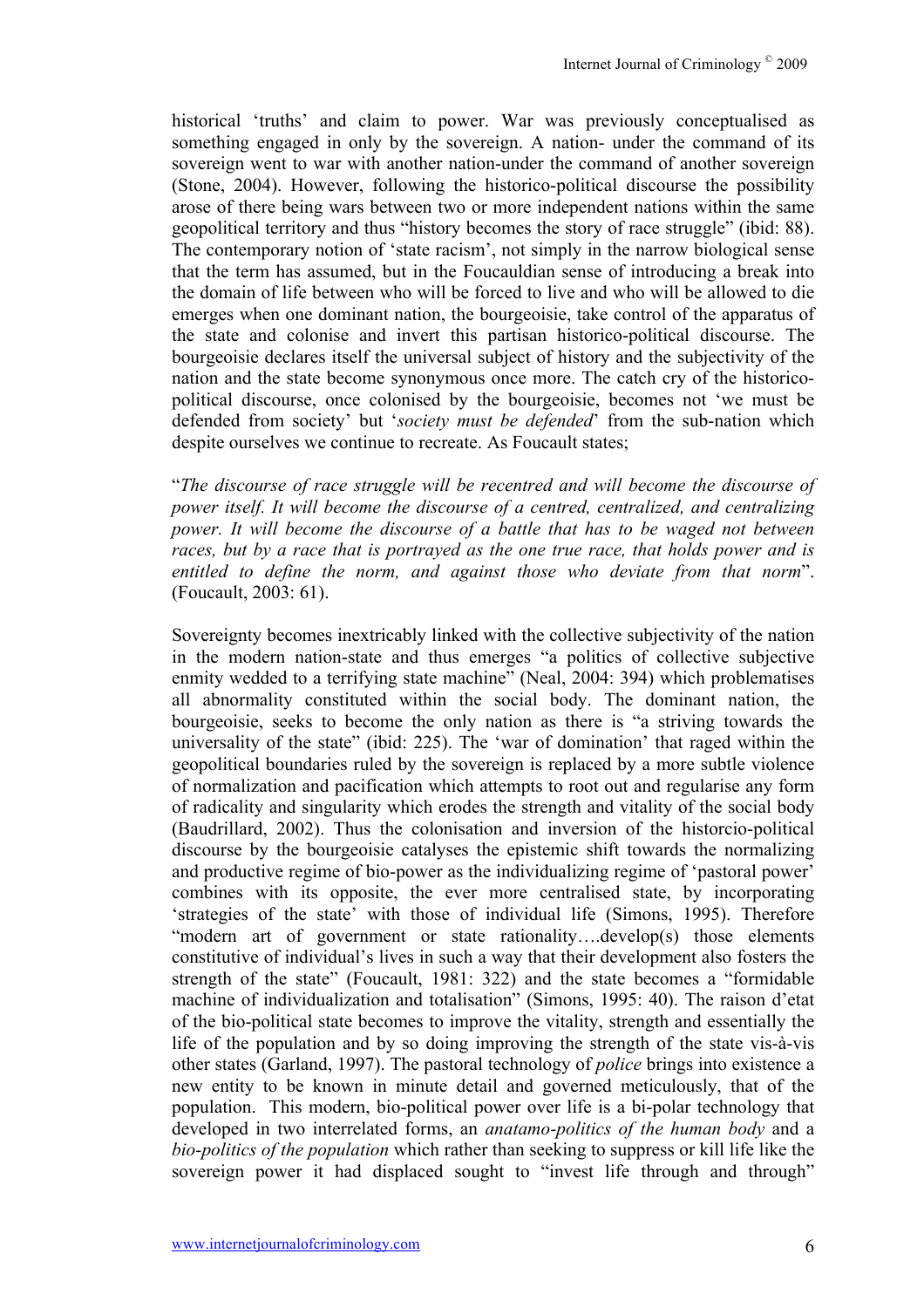(Foucault, 1978: 139). The first pole of bio-power which developed in the seventeenth century took the 'body as machine' as its object and focused upon "its disciplining, the optimisation of its forces, the parallel increase of its usefulness and its docility... (and)…its integration into systems of efficient and economic controls (ibid: 139) which found its institutional location in the carceral archipelago which began to spread across society, consisting in such institutions as the school, universities, barracks, workshops and the penitentiary (Foucault, 1977). The biopolitical pole of the regime of bio-power focused upon the 'species body' and inserted a series of regulatory controls to adjust the biological processes of the population such as "propagation, births and mortality, the level of health…and life expectancy" (Foucault, 1978:139) in an effort to enhance life at the level of the population.

The development of the power over life meant that "power would no longer be dealing simply with legal subjects over whom the ultimate dominion was death, but with living beings, and the mastery it would be able to exercise over them would have to be applied at the level of life itself" (ibid: 142-142). For Foucault modern states are 'truly demonic' as they are the 'institutional loci of an irreconcilable tension' between an ancient sovereign power of deduction defined by the power to 'take life or let live' and a modern and productive bio-political power defined by the power to 'foster life or disallow it to the point of death' (Ojakangas, 2005: 26). The sovereign 'death function' or the 'refusal of life to the point of death' can only be justified in modern. liberal societies which function in the 'mode of bio-power' and which have repatriated the 'inalienable rights' of life and liberty to the recently constituted 'sovereign individual' in an effort to 'incite and foster' a specific form of life, with reference to utilitarian bio-political ends. The power of deduction and suppression held by the sovereign is realigned to the life administering forces of bio-power and can only exceed its juridical limits in the bio-political state through a form of racism which introduces a break into the domain of life between what life must be fostered and what life must be disallowed to the point of death. This rationality is underpinned by the relationship of war "if you want to live the other must die…the very fact that you let more die will allow you to live more" (Foucault, 2003: 255). The 'problem drug user' situated within that 'other nation' at the nadir of the social strata known as the 'underclass' represents a sub-nation, despised for its abnormality by the 'symbiotic subjectivity' of the state and nation, which drains and saps the economic and biological strength of the population and therefore also the state. It is estimated that the cost of drug related crime over the past decade has reached one hundred billion pounds whilst in the same period ten billion pounds has been spent within the National Health Service treating 'problem drug users' (Addaction, 2008). This coupled with the biological threat posed to the 'species life' of the population through the potential spread of diseases such as HIV/AIDS, associated with drug users who use hypodermic needles, to the non-drug using population means that 'problem drug users' have become the subject of state intervention in the name of the life and health of the population. This intervention is informed by principles derived from war which have diffused the order of power since the colonisation of the 'historico-political discourse' by the bourgeoisie and is legitimised by society's sovereign right to protect itself from threats foreign or domestic. The power exercised over the 'problem drug user' is exercised at the level of life or existence.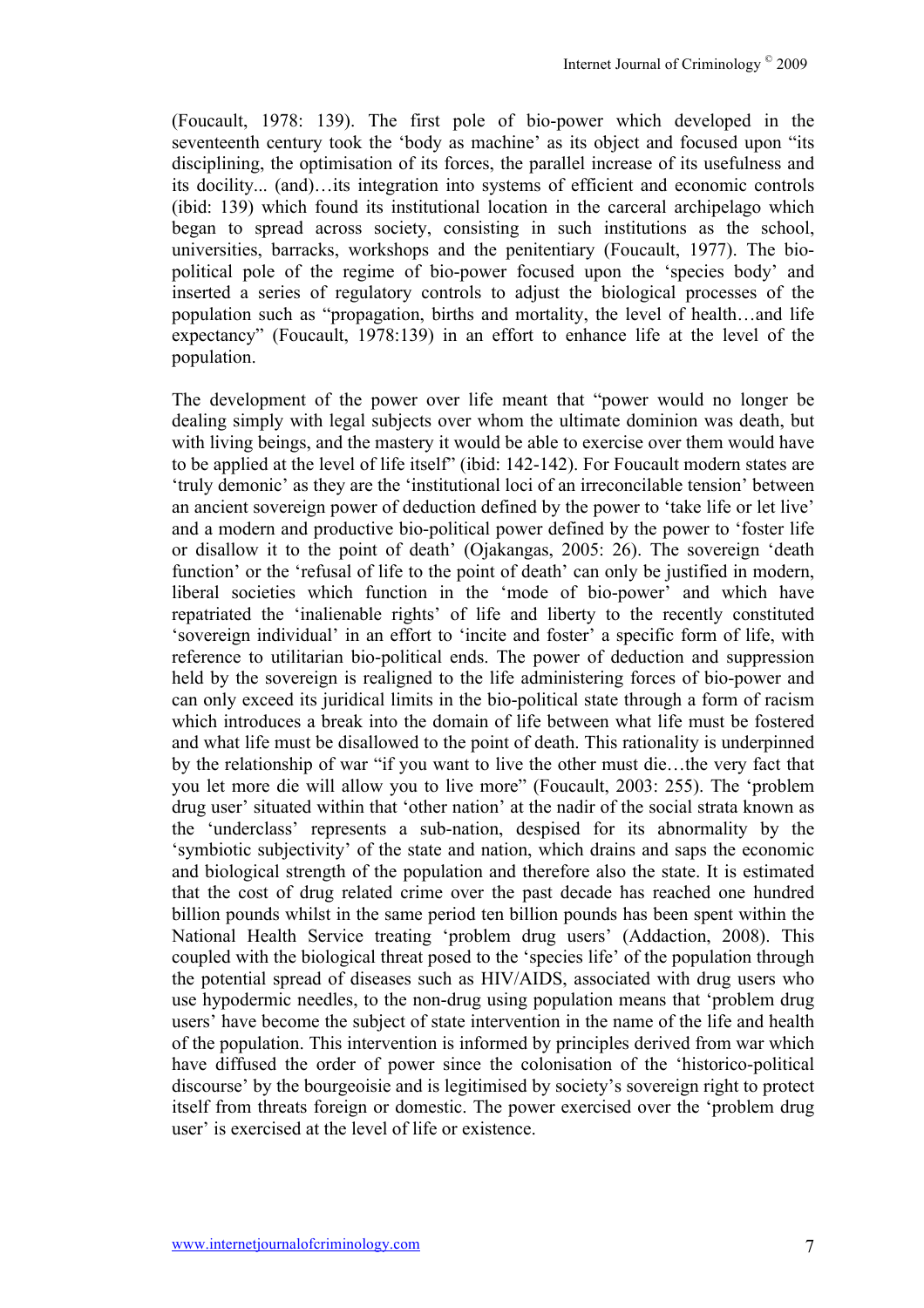The 'problem drug user's' form of existence has been 'disallowed to the point of death' within advanced-liberal British society, a situation encapsulated by the government's introduction of the 'Tough Choices' initiative which elucidated the centrality of coercive and quasi-compulsory treatment to British drug policy and practice (Hunt et al, 2004). The 'coercive leverage' of the criminal justice system is utilised from 'arrest-to-court-to-sentence' to get illicit-drug using offenders into treatment (Seddon, 2007). The introduction of compulsory drug testing for arrestees, the imposition of Drug Treatment and Testing Orders with court reviews, abstinence orders and Community Rehabilitation Orders (CRO's) with the condition of regular drug testing all illustrate the punitive and coercive shift in drug policy regarding the 'problem drug user' within the UK (ibid).

It is instructive to examine why neo-liberalism, as an advanced form of governmentality, views the 'problem drug user' as an especially dangerous subject who can not be trusted to exercise the market freedoms of late modernity in a responsible manner and why there is such an emphasis placed by neo-liberal regimes of control upon channelling 'problem drug users' into treatment, coercively or otherwise. Early liberal government arose in opposition to the programme of *police* and its 'encyclopaedic range of regulatory controls' (Garland, 1997: 177) which sought to stringently manage and control the spheres of civil society which existed outside of the state. This art of liberal government known as *laissez faire* espoused the belief that the autonomous spheres of civil society such as the economy have their own pseudo-natural reality, characterised by their own immanent laws of exchange which are resistant to state manipulation. The economic subject of early liberal capitalism- the rational, self interested and 'natural' *homo economis*, was not thought to be amenable to close state regulation without adversely affecting the natural process of *exchange* which led to the accumulation of wealth (ibid). However, neoliberalism differs from early liberalism in viewing the '*artificial* relation of competition' rather than the 'natural relation of exchange' as the driving force behind the free market and the economic processes which inexorably lead to the 'wealth of nations'. This shift from exchange to competition means that the anthropology of *homo economis* must be fostered and cultivated rather than assumed and thus this necessitates a constant intervention by the state on the conditions of the market; i.e "the interests, desires and aspirations" (Read, 2009: 29) of the population. *Neoliberalism imbues the order of power with a rationality which holds that the government and control of populations is reliant upon the ability of the state to cultivate and shape a certain form of subjectivity or ontology amenable to incentivised manipulation by governmental power.* Neo-liberal rhetoric propagates the view that civil society is a sphere of limited government; however neo-liberal 'governmentality' seeks to incite an entrepreneurial, prudent and responsible form of freedom or conduct in its subjects through constructing the economic, social and cultural conditions which are conducive to the production and consumption of such a 'responsibilized' freedom. Therefore the governmental power of the neo-liberal state is "exercised only over free subjects and only in so far as they are free" (Foucault, 1982: 221). Governmental power seeks to align the subjectivity of the free, *active subject* with those that are approved by the state through the 'unobtrusive technique' of government- at- a -distance. The rationalities and mentalities of the state are articulated through private powers in civil society who engage in the 'conduct of conduct' by providing 'technologies of the self' to be adopted by the individual rendering him/her self governable. Thus neo-liberal governmentality focuses upon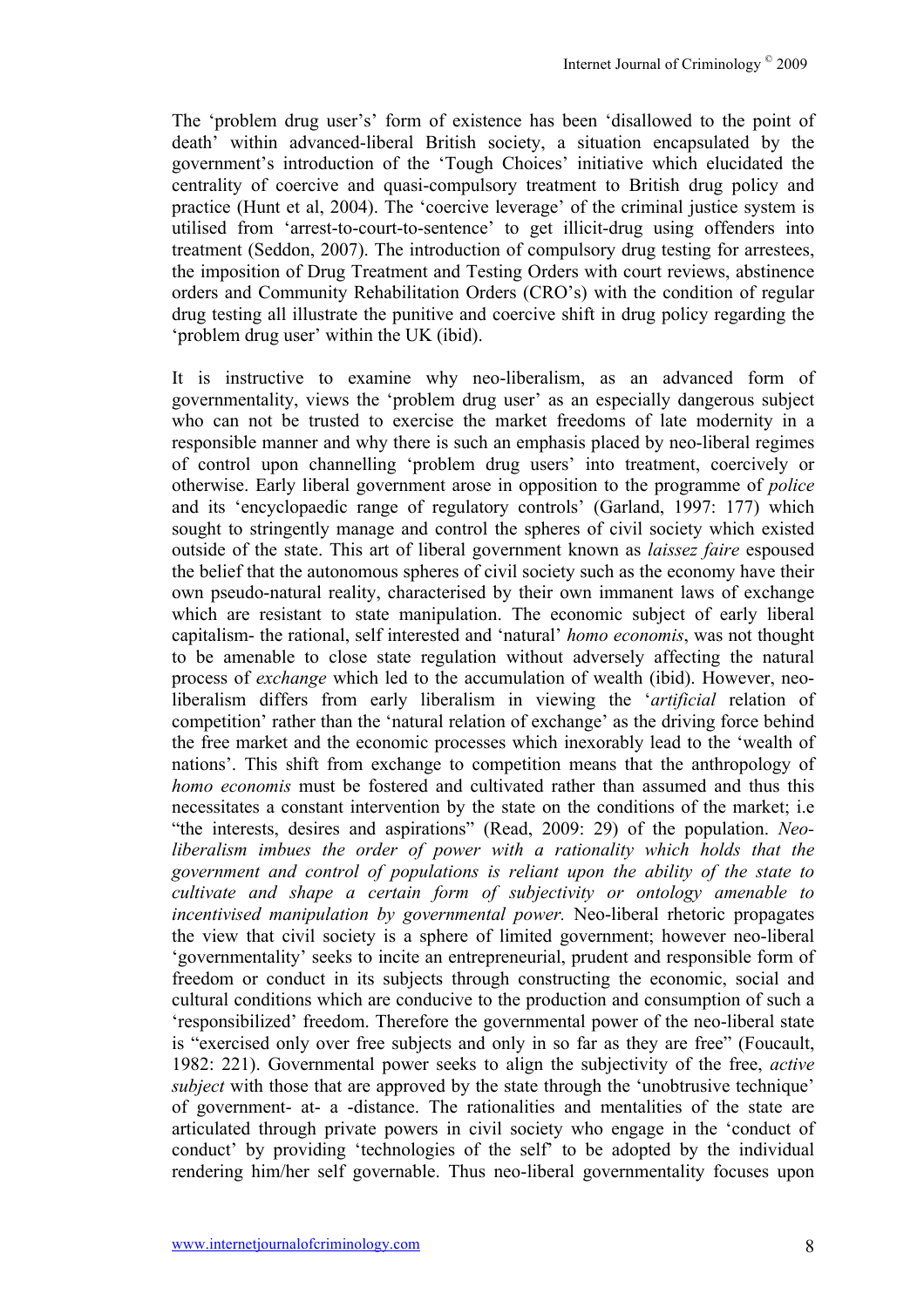two poles of governance, the 'government of others and the governance of oneself' (Garland, 1997) *however the intractable problem drug user is impervious to both*.

The reactivation of the idealised subject of *homo-economis* in late modernity within neo-liberal forms of governance has meant that 'economic reasoning' has become a grid of intelligibility transferable across domains of conduct other than the market such as criminality. Within the 'new criminologies of everyday life' which have come to the fore in the discipline of criminology, the rational criminal has displaced the pathological criminal as the object of analysis. Administrative criminology promulgates the notion that the 'offender' is an eminently governable rational actor of self-interest who carefully calculates the costs and benefits of his/her actions and is "susceptible to modifications in the variables of the environment and…responds to this in a non random way" (Foucault, 2008: 269). The state, informed by these new rationalities of crime control, has engaged in a 'responsibilisation' strategy seeking to cultivate a specific form of subjectivity amongst potential victims of crime. *Homo prudens* (Adams, 1995; O'Malley, 1996) is that prudent subject who 'target hardens' his property and joins 'neighbourhood watch schemes' to increase the 'guardianship' of economically valuable assets. *Homo prudens* is propagated as a 'technology of the self' to be adopted by responsible individuals within crime control literature which stresses the importance of deterring the rational criminal through prudent, self interested behaviour. However, the 'problem drug user' poses a significant problem for conventional crime control strategies which conceptualise the offender as a rational subject capable of incentivised deterrence. Power only gets a hold of the individual "to the extent and only to the extent that he is *homo economis*…that is the surface contact between the individual and the power exercised over him" (Foucault, 2008: 252-253). Thus *homo economis* is "the interface of government and the individual" (ibid: 253). The 'problem drug user' is therefore unlikely to be 'governmentalizable' as he/she is physiologically/psychologically dependent upon an illicit drug and is therefore a subject who is a 'slave to instinct' rather than a rational subject of self interest. Their rationality is impaired by their physiological/psychological need and dependence upon an illicit drug and therefore they are governed by instinct (not reason) and thus they represent or resemble the pathological nature of the crime they are associated with, drug-related acquisitive crime. They are pathological due to their drug dependence and not susceptible to incentivised responsibility/prudentialism and are also not considered amenable to administrative crime control strategies or capable of the entrepreneurial adoption of state disseminated 'technologies of the self'. Localised situational control techniques can not unobtrusively 'reach' into the 'crimenogenic situation' (which has an economic value of its own and thus is not suitable for intensive regulation) and 'subjectivise' a subject who is pathological rather than rational due to their drug dependence. This is why *exceptional*, coercive and punitive measures are deemed necessary to bring the problem user within the grip of governmental power by rendering them that idealised and normative subject of neo-liberalism- *homo economis* which must be achieved by first freeing them of their addiction to illicit drugs which breeds a multitude of pathologies resistant to government through freedom.

The technology of 'pastoral power' which is integral to the bio-political state and which enables state rationalities and mentalities to be irrigated to the peripheries of the 'social', creates a tension with the light and unobtrusive nature of neo-liberal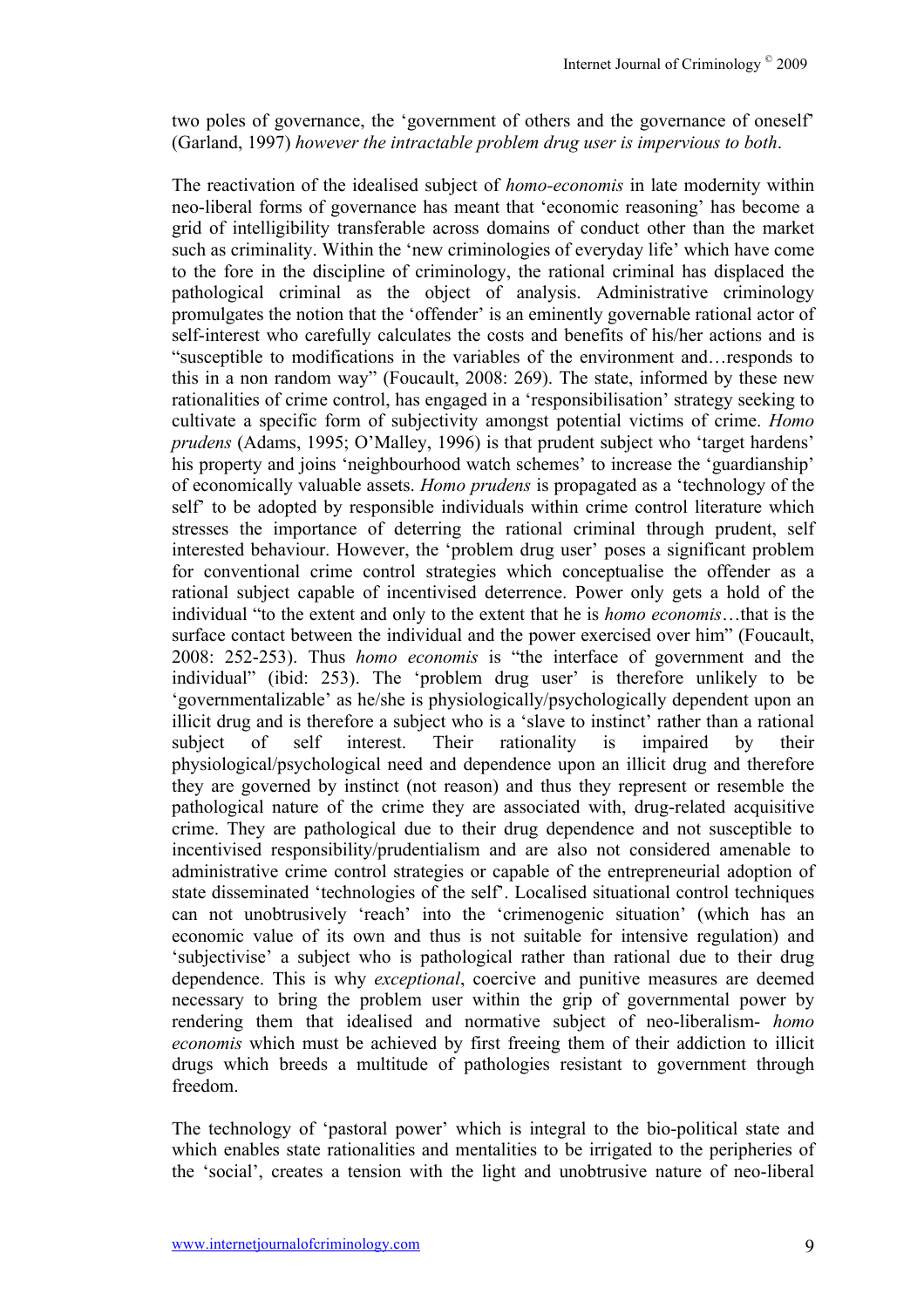forms of governance which must allow the circulation and exchange of bodies and goods. This paradox perhaps explains the proclivity of liberal regimes of government to lapse into authoritarianism, particularly when dealing with 'problematised' sections of the population such as 'problem drug users'. The neo-liberal state is a consumer of freedom, it is "a consumer of freedom inasmuch as it can only function insofar as a number of freedoms exist" (Foucault, 2008: 63). The neo-liberal state consumes freedom therefore it must *produce* and incite the specific form of entrepreneurial and prudent freedom through which its power is articulated, within its subjects. This process of producing a state approved form of freedom amongst its subjects "risks limiting and destroying it….(as)…"this very act entails the establishment of limitations, controls, forms of coercion, and obligations relying on threats" (ibid: 64) against those unwilling or unable to become that normative conduit of state power- *homo economis*. For Foucault, Hebraic notions of the duties of the shepherd to his flock began to suffuse the order of power in the sixteenth century when the 'individualizing power' manifest in the Christian pastoral escaped its institutional confines and evolved into a 'strange technology of power' utilised by the state "which treated the vast majority of men like a flock and a few as shepherds" (Foucault, 1981: 303). In Hebraic literature "the shepherd wields power over a flock rather than over a land" (Foucault, 1981: 301) which is congruent with the epistemic shift which occurred at the threshold of modernity from sovereign power, which was exercised by the sovereign over his territory, to bio-power which is exercised by the state and takes as its object the population. The shepherd "gathers together, guides and leads his flock….he gathers dispersed individuals" (ibid: 301-302) just as the neo-liberal state gathers its flock in the guise of a population around a 'normative ontology' amenable to 'guidance' or governance, that of *homo economis*. "The shepherds role is to ensure the salvation of his flock" (ibid:301) as his salvation is inextricably linked to that of his flock just as the modern states 'salvation' in this world is indelibly linked to the strength, vitality and health of its population. The shepherds benevolence takes the form of "a kind of individualised kindness…for the shepherd see's that all the sheep, each and every one of them, is fed and saved" (ibid: 302). The shepherd would leave the entire flock to go in search of just one stray sheep, as did Moses in Exodus, exposing the entire flock to danger. Thus the shepherd would risk himself and the flock for just one estranged sheep just as the neo-liberal state risks destroying the ethical, moral and ideological underpinnings of a regime of governance committed to 'perpetual peace' and freedom by utilising authoritarian measures such as coerced or quasi-compulsory treatment to bring the numerically insubstantial 'problem drug user' back to the 'normative ontology' of the population. The shepherd must not only know the state of his flock in aggregate terms, just as the modern state knows the median level of crime representative of its population through the use of actuarial technologies, but he must know the 'public sins' of each individual and of equal importance "he must know what goes on in the soul of each one" (ibid: 309-310) in order to identify dangers to the flock amongst its own number. Thus the state like the good shepherd watches over its flock, engaging in extensive surveillance of segments of the population identified as high risk through an actuarial knowledge of the population (crime statistics), such as that 'sub-nation' termed the 'underclass' were the problem drug user is said to be located. The state "renders an account not only of each sheep, but of all their actions" (ibid: 308) in the form of criminal records and estimates the "good or evil they are liable to do" (ibid: 308) through a psycho-medical knowledge of the 'problem drug user's' pathological status. The bio-political state, in an effort to 'subjectivise' the 'problem drug user'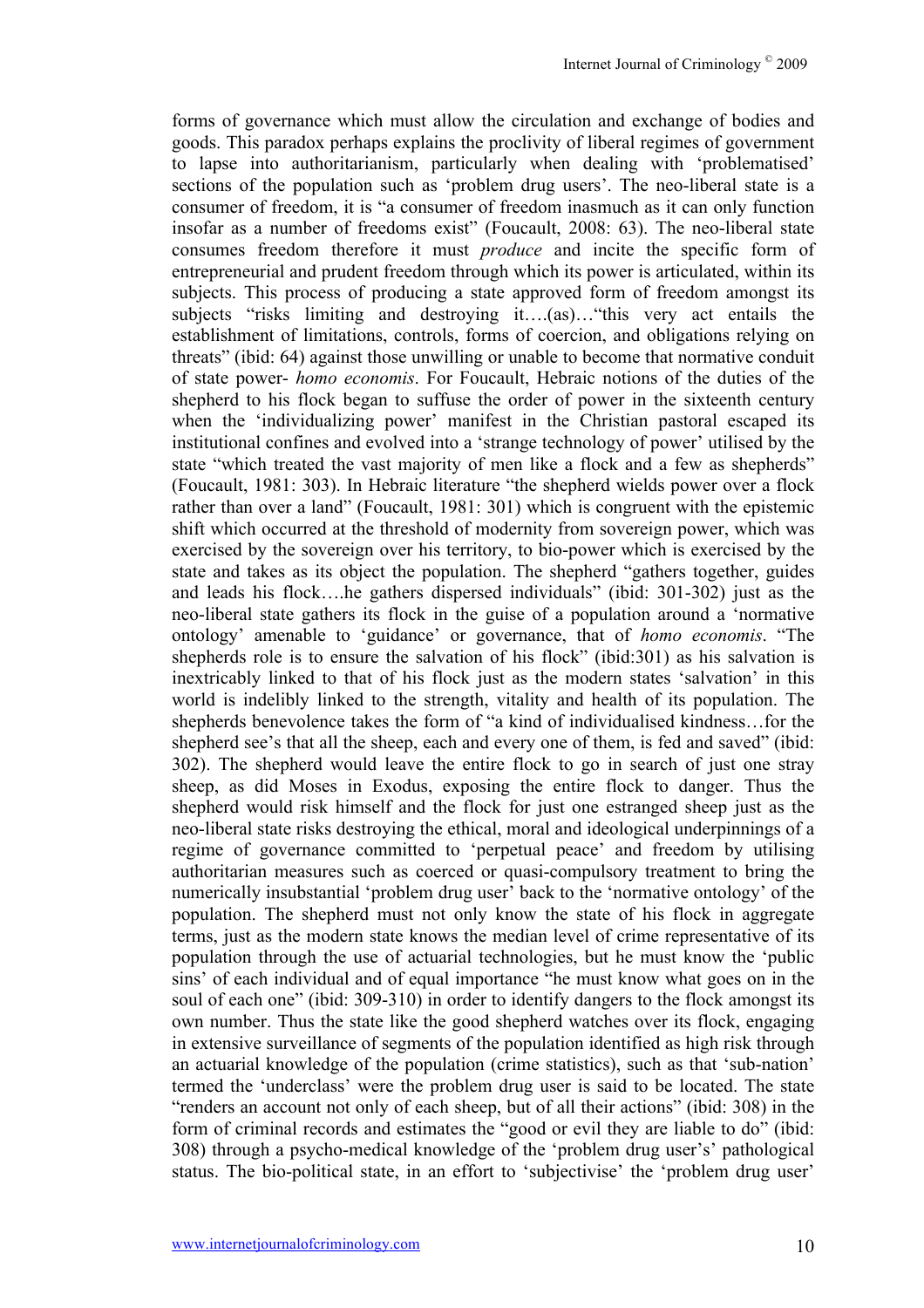and align him/her with the idealised normative subject of *homo-economis* (a governable subject) must first instrumentally utilise its ancient sovereign right to reduce its object of power to *bare life* (Agamben, 1995) before it can saturate and transform the conditions of action, the 'problematised' subjects ontology. Thus the specific form of governmental reason which characterises the neo-liberal state threatens to abrogate the ideological foundations of liberalism as a form of government committed to liberty and 'perpetual peace'.

The war within the 'liberal zone of peace' waged against the 'problem drug user' abrogates those supposedly 'inalienable rights' the modern state has bestowed upon the liberal subject to mitigate the potential excesses of unrestrained sovereign bodies (Reid, 2004). The right to refuse treatment has been shown to be situated within the ambit of Article 8 of the European Convention of Human Rights (Havers and Neenan, 2002) and yet the 'problem drug user', expelled from the states 'universe of obligation', is legitimately subject to the hard coercive edge of sovereign power. The 'problem drug user' could be said to be situated in the 'zone of indistinction' delineated by Giorgio Agamben as the 'state of exception' in his 1995 publication *Homo Sacer: Sovereign Power and Bare Life*. For Agamben, the opposition between sovereign power (defined by Foucault as a means of deduction) and a productive biopolitical power is superfluous or as Agamben puts it "perfectly trivial" (Agamben, 1995: 87) as both regimes of power surreptitiously intersect in the modern state. Agamben posits the belief that the hidden function of sovereign power is to 'produce' *bare life* and thus it is responsible for the production of the most fundamental biopolitical relationship, that which exists between the emasculated subject shorn of all political rights and reduced to *bare life*- *homo sacer* and his mirror image the *sovereign* in the extra-juridical *state of exception*. For Agamben 'unqualified' *bare life*- *zoe*, that is mere existence, was originally excluded from political society by the Greeks in the foundation of the political community which cultivated a 'qualified' political life- *bios*. As he states, "Western politics has the peculiar privilege of being that whose exclusion of bare life founds the city of men" (ibid: 7). However Agamben, utilises Foucault's distinction between the classical period and biopolitical modernity to illustrate how *bare life* becomes inscribed within the political order in modernity through an 'inclusive exclusion'. Foucault states that the entry of life into the order of power at the 'threshold of modernity' calls mans existence as a living being into question as the "life of the species is wagered on its own political strategies" (Foucault, 1978: 143). The emergence of the human and social sciences in the modern period meant that "man was finally learning what it meant to be a living species in a living world…to have forces which could be modified…for the first time in history no doubt, biological existence was reflected in political existence, the fact of living was no longer an inaccessible substrate" (ibid: 142). The *bare life* of the 'problem drug user' (produced through their very *exclusion* from political society and which is accomplished by the abrogation of their citizenship) enters into a fundamental bio-political relationship with the sovereign who is also situated outside the juridical system in order to decide on both the 'normal situation' and the state of exception (Schmitt, 1985). Although the *bare life* of the problem drug user is taken outside of the juridical order or political society the rule or the norm (that is *bios* or the qualified political life- the individual endowed with rights) still "applies to the exception in no longer applying it, in withdrawing from it" (Agamben, 1995: 18). The 'problem drug user' who is cast into the *state of exception* and abandoned by normal human law becomes that figure of archaic Roman law- *Homo Sacer* who is included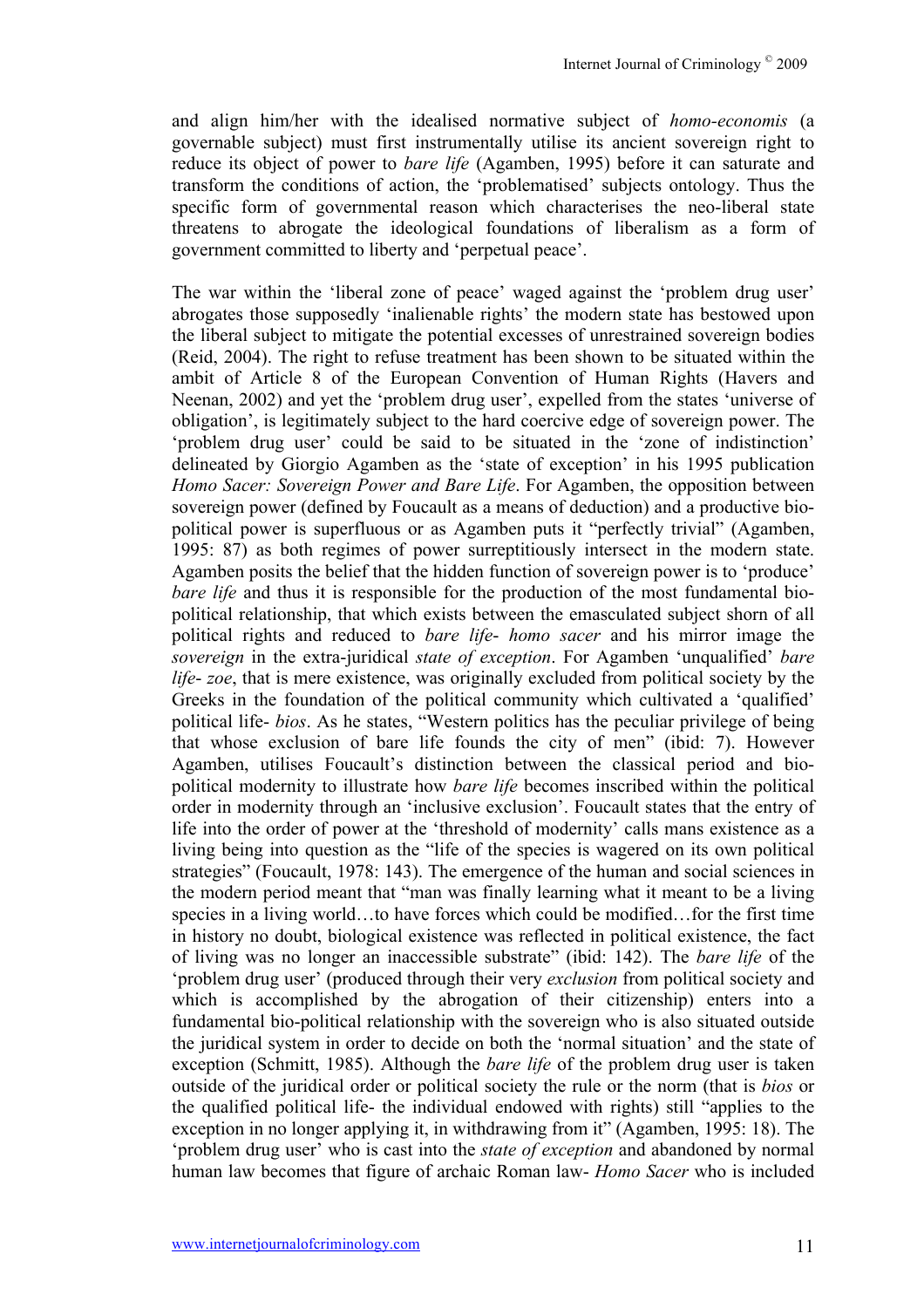in the 'sovereign ban' and exposed to an unconditional threat of death. "*The 'sovereign ban' captures the bare life of the subject in the political order but outside of the political community*" (Dean, 2004: 26) and thus the problem drug user is denied the status of a 'sovereign subject'. According to Agamben, "what is captured in the sovereign ban is a human victim who may be killed but not sacrificed" (ibid:83) and in relation to modern law "*Homo Sacer* is the one who belongs neither to the sphere of positive law nor to that of natural law, he has neither the rights of the citizen nor natural rights" (Ojakangas, 2005: 10). Within contemporary British society the 'problem drug user' has assumed the status of *Homo Sacer*, existing in a relation of abandonment to the law and excluded from political society through the abrogation of his/her citizenship, the *bare life* to which the problem drug user is reduced is subject to the unfettered will of the sovereign/expert.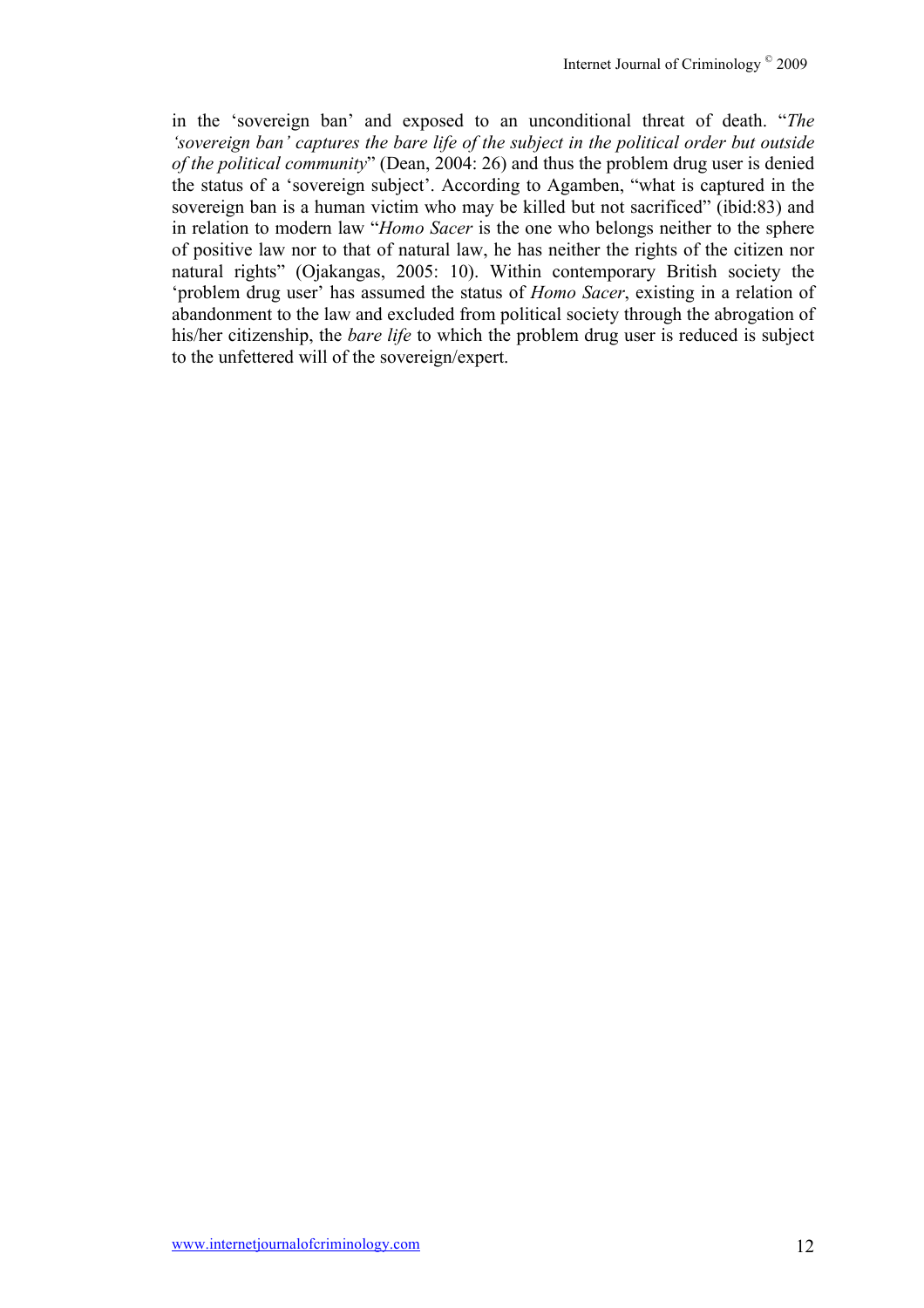#### *Neo-Liberal State Responses to Drug Users*

#### "*Those who would be free must first be bound*" (Mead, 1997: 23).

The political philosophy of liberalism establishes a dichotomy between a circumscribed domain of government and a sphere of liberty and individual freedom which exists in a relationship of exteriority to the state known as civil society. This philosophy espouses the notion that civil society is comprised of its own immanent laws, processes and quasi-natural regulations which must be respected. However, converse to this view, the art of neo-liberal government does not merely presuppose that all its subjects are capable of an idealised 'conduct of freedom' but in contrast "can take all sorts of stances towards freedom…it can try to shape it…educe it among some and presuppose it among others…it can use freedom as a technical means for achieving its ends" (Dean, 2002: 37). As previously discussed, liberal political rationality imbues 'freedom' which a normative content and seeks to incite this idealised form of conduct, amenable to the articulation of governmental power, in its subjects. An ethical or moral element is an integral part of this normative content, something which is in fact a pre-requisite factor to the attainment of a state valorised notion of normative autonomy. *Homo economis* is not merely a rational and prudent subject of self interest but a moral agent guided by ethical self steering mechanisms. The strategic deployment of an *ethopolitics* (Rose, 1999) within an advanced-liberal British society, witnessed in the nineteen eighties and throughout the current decade by Conservative calls for a return to 'Victorian values' (Daily Mail, 2006), should be viewed as an attempt to reactivate moral discourses which are thought to regulate individual conduct. This strategy of regressive modernisation is not merely an attempt to secure social order by establishing a synthetic tissue of moral norms and values. Less saliently but equally important, it is the dissemination of a 'technology of the self' termed by Valverde (1996) as an 'ethical despotism of the self' to be adopted by those pathological populations such as the 'problem drug user' which facilitates their establishment of a relationship to 'the self' which emancipates them from their passions, desires and epicurean appetites, which breed a multitude of pathological morbidities resistant to government through freedom. The governmental rationality which suffuses this 'technology of self-liberation' is consistent with a belief promulgated by Kant which was axiomatic of the philosophical doctrines of the Enlightenment period and has to a considerable extent underpinned the entire project of modernity- in order for mankind to achieve reason they must first transcend their immature and savage nature (Sandel, 1982). The concomitant theory that "ontogeny recapitulates phylogeny….that individual development mirrors and re-enacts the evolution of the human race" (Russet cited in Valverde, 1996: 361) espoused the belief that the savage instincts, to which the problem drug user succumbs, are not absent in mature, rational individuals but are repressed by a strong moral will and virtuous 'self-regarding habits'- namely, by an 'ethical despotism of the self'. Thus neo-liberal 'governmentality', taking its cue from tenets which are integral to the ideological framework upon which modernity is premised, seeks to render the individual amenable to governmental power by facilitating and empowering him/her on their journey from nature to civilized, ethical reason. This strategy incorporates the deployment of illiberal technologies to achieve the liberal end of rendering the problem drug user 'free' and amenable to both governmental power and ethical and responsible self government through the adoption of state disseminated, selfmortifying 'technologies of the self'. Thus the authoritarian and illiberal measures to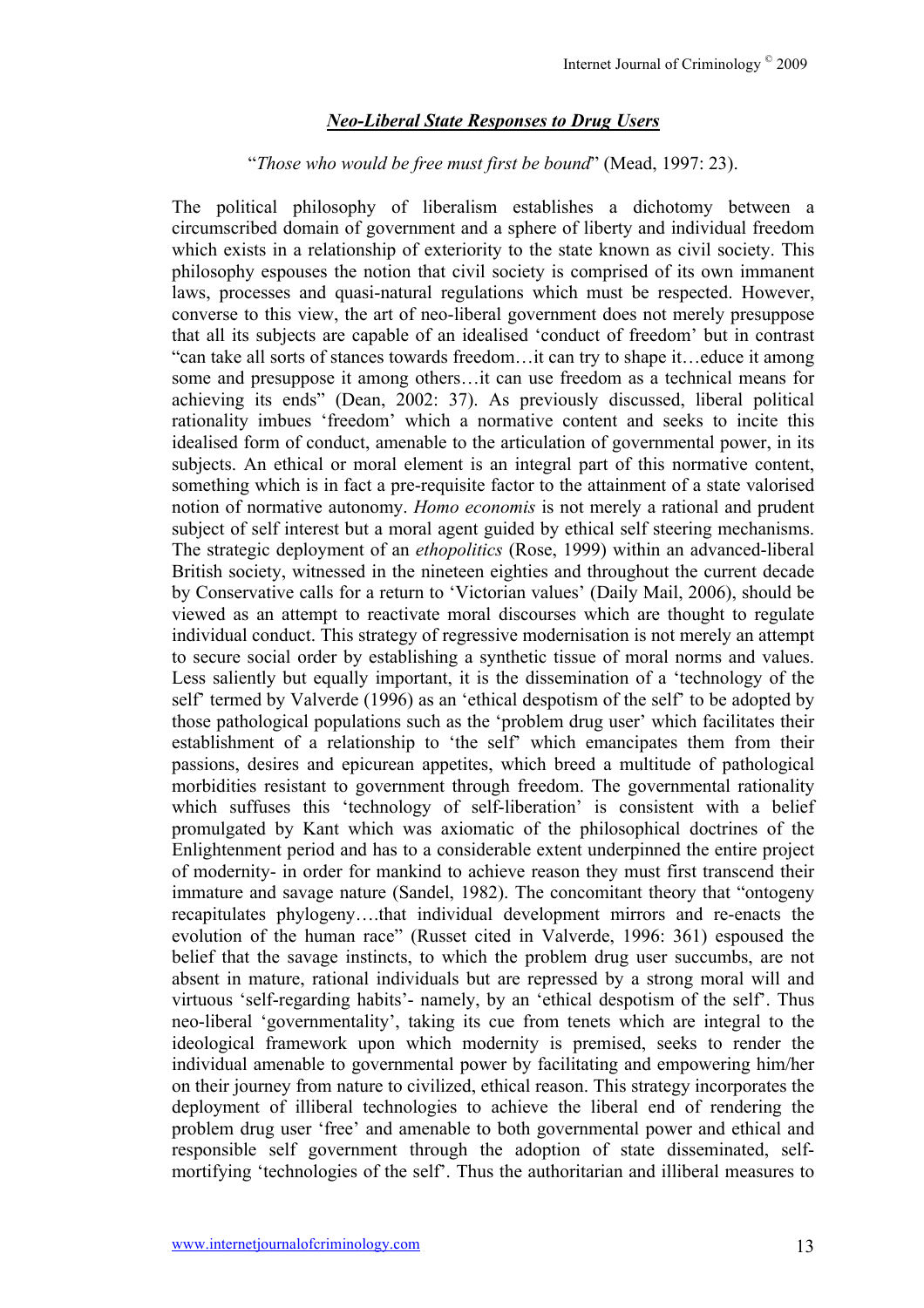which the 'problem drug user' is subject have the ultimate end of colonising the 'problem drug user's' relationship to the 'self'. Neo-liberal rationality renders the interiority of the 'problem drug user' the battle ground upon which the war of normalisation must be fought and ultimately, were governmental power must be resisted.

Neo-liberal 'governmentality' therefore assumes that not all populations are capable of the responsible, prudent and ethical conduct exercised by *homo economis*. Certain problematised populations such as the 'problem drug user' must be led to their own improvement. John Stuart Mills's comments in his 1859 publication *On Liberty* elucidate the compatibility of authoritarianism with liberal regimes of governance. Coercive measures are considered legitimate when directed against certain populations perceived to be irrational and barbarous;

*It is, perhaps, hardly necessary to say that this doctrine is meant to apply only to human beings in the maturity of their faculties. We are not speaking of children, or of young persons below the age at which the law may fix as that of manhood or womanhood. Those who are still in a state to require being taken care of by others, must be protected against their actions as against external injury. For the same reasons, we may leave out of consideration those backward states of society in which the race itself may be considered as in its nonage….a ruler full of the spirit of improvement is warranted in the use of any expedients that will attain an end, perhaps otherwise unattainable. Despotism is a legitimate mode of government in dealing with barbarians, provided the end be their improvement*. (Mill, [1859] 1974: 69).

This reveals the authoritarian Janus-face of the art of liberal government justified by a belief which sits uneasily with liberalisms universalizing claims, that liberal governance is only suitable for 'improved populations' and that some populations incapable of 'spontaneous improvement' must be led to their own self actualisation by a 'good despot' (ibid). Neo-liberal political rationality does not consider the problem drug user to have reached the 'maturity of their faculties'. Enslaved by their physiological/psychological desire for an illicit drug they are unable to transcend their immature and savage nature and achieve reason. Therefore the neo-liberal state assumes the role of a 'good despot', the problem drug user constitutes a category of subject to whom paternalism is entirely legitimate, it is justified by the utilitarian end of enabling them to overcome their defective will, achieve reason and become amenable to governmental power. Therefore, somewhat paradoxically, the risk management technology of 'coerced treatment' is devised as a 'strategy grounded upon freedom', "those who would be free must first be bound" (Mead, 1997: 23).

The techniques utilised by the neo-liberal state to lead drug users to their own improvement belie the totalising claims of theorists who have promulgated the notion that late modern Britain should be conceptualised as a 'risk society' in which a 'new penology' (Feeley et al, 1992) concerned with the identification, classification and management of 'risky' populations has displaced a 'disciplinary society' and its focus upon the correction of the individual offender. The rationality of control which underpins 'risk society' is "managerial not transformative…it seeks to regulate levels of deviance, not intervene or respond to individual deviants or social malformations" (ibid: 452). Within this 'new penology' risk is considered actuarial and something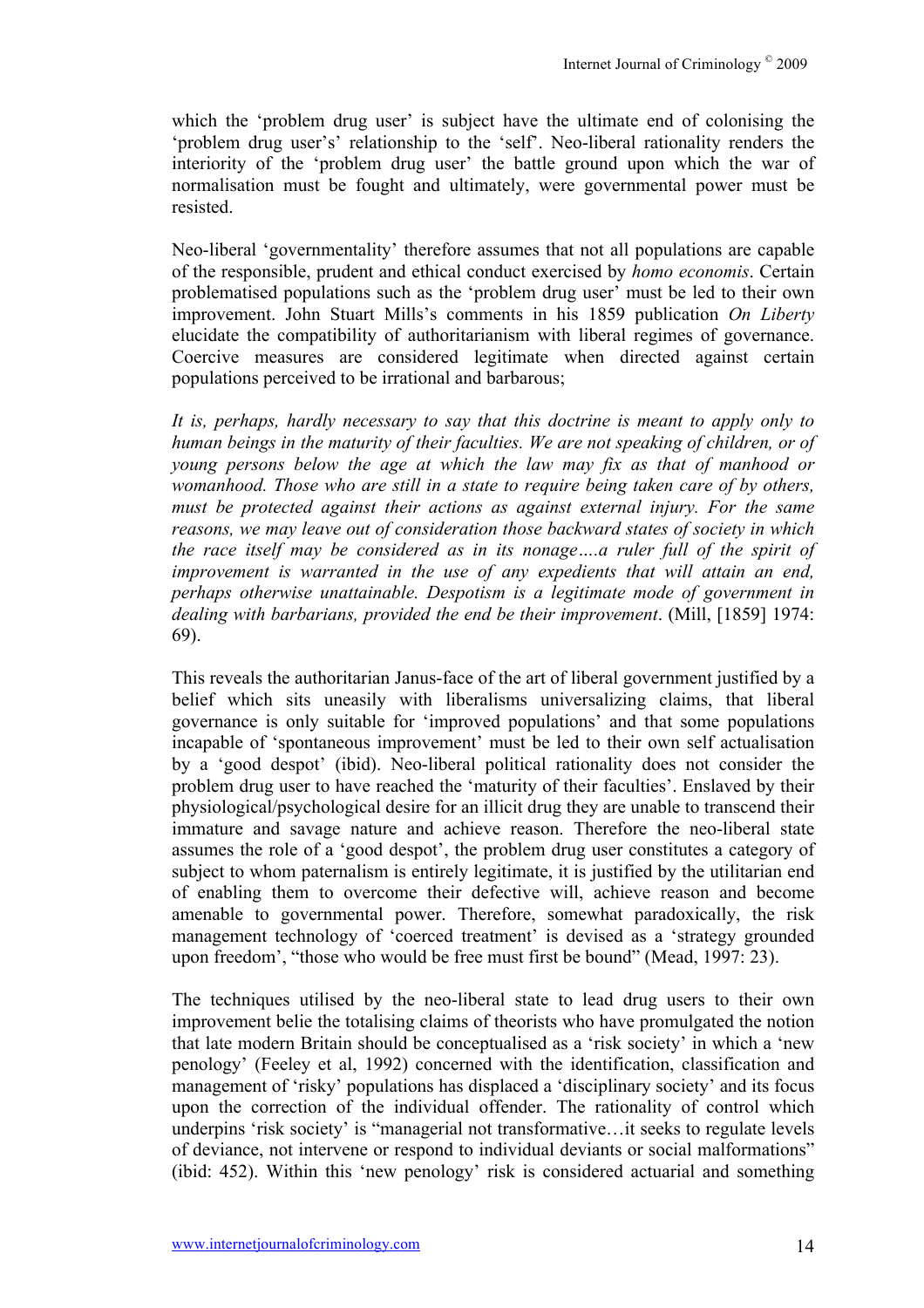which can be modified and regulated at an aggregate level. The rationality which suffuses risk management conceptualises the future as a domain to be known and governed through the "identification, assessment, elimination or reduction of the possibility of incurring misfortune or loss" (Rose, 2000: 333). Proponents of the 'new penology' believe that the focus upon the individual offender has been effaced as crime control rationality has shifted from normalisation (narrowing the margin between the distribution of offenders to the normative law abiding subject) to accommodation (responding to variations in the distribution of crime) within the 'new criminologies of everyday life' such as administrative criminology which focuses upon the behavioural, spatial and temporal aspects of crime (O'Malley, 1996). It is held that the more efficient governmental/actuarial power exercised within these crime control strategies has displaced the costly and ineffective disciplinary technologies of power, while any residual sovereign or coercive remedies are considered irrational anomalies whose survival is explicable only in terms of their utility in quelling resistance to "more efficient and instrumental methods of control (ibid: 197). However, contrary to the totalizing and homogenous view of social control posited by proponents of a 'risk society', the identification of dangerous sites and populations of high risk within the 'social' and their management through the deployment of governmental/actuarial technologies of power does not efface either the pathological individual or disciplinary technologies of power and sovereign based remedies. Those who are unwilling or unable to be 'governed through freedom' are the subject of an individualised and all together different strategy of control than those considered capable of making prudent and incentivised, self interested decisions. Those whose conduct is not amenable to modulation by governmental/actuarial power within 'circuits of inclusion' (Rose, 2000) are the subject of hybrid technologies of power within the 'circuits of exclusion' (ibid) where power works upon pathologies. Neo-liberal governmental power colonises disciplinary and sovereign technologies and puts them to governmental ends i.e. rendering the problem drug user a rational and responsible subject. Thus the 'circuits of exclusion' in which the Criminal Justice System operates do not merely seek to 'manage' the risk of crime through incapacitatory measures applied to pathological offenders (from the perspective of the new penology, prisons are nothing more than 'holding pens'). Power is much more ambitious, although it may utilise incapacitatory techniques its normalizing proclivities remain. This fragmentary nature of the field of power, within which 'government' is pre-eminent, is supported by Foucault's assertion that;

"…*we should not see things as the replacement of a society of sovereignty by a society of discipline and then a society of discipline by a society, say, of government. In fact we have a triangle: sovereignty, discipline, and governmental management….(although)…the tendency, the line of force…has constantly led to the pre-eminence over all types of power- sovereignty, discipline, and so on- of the type of power we call government*." (Foucault, 2007: 107-108).

A protective continuum of state response runs through the social body which responds to the 'risk' generated by illicit drug use by deploying a range of political technologies depending upon the ontological status of the drug user. At one pole the 'recreational user', considered a rational consumer is subject to governmental/actuarial technologies of power within 'circuits of inclusion' or freedom and are governed through a *criminology of the self* (Seddon, 2007) which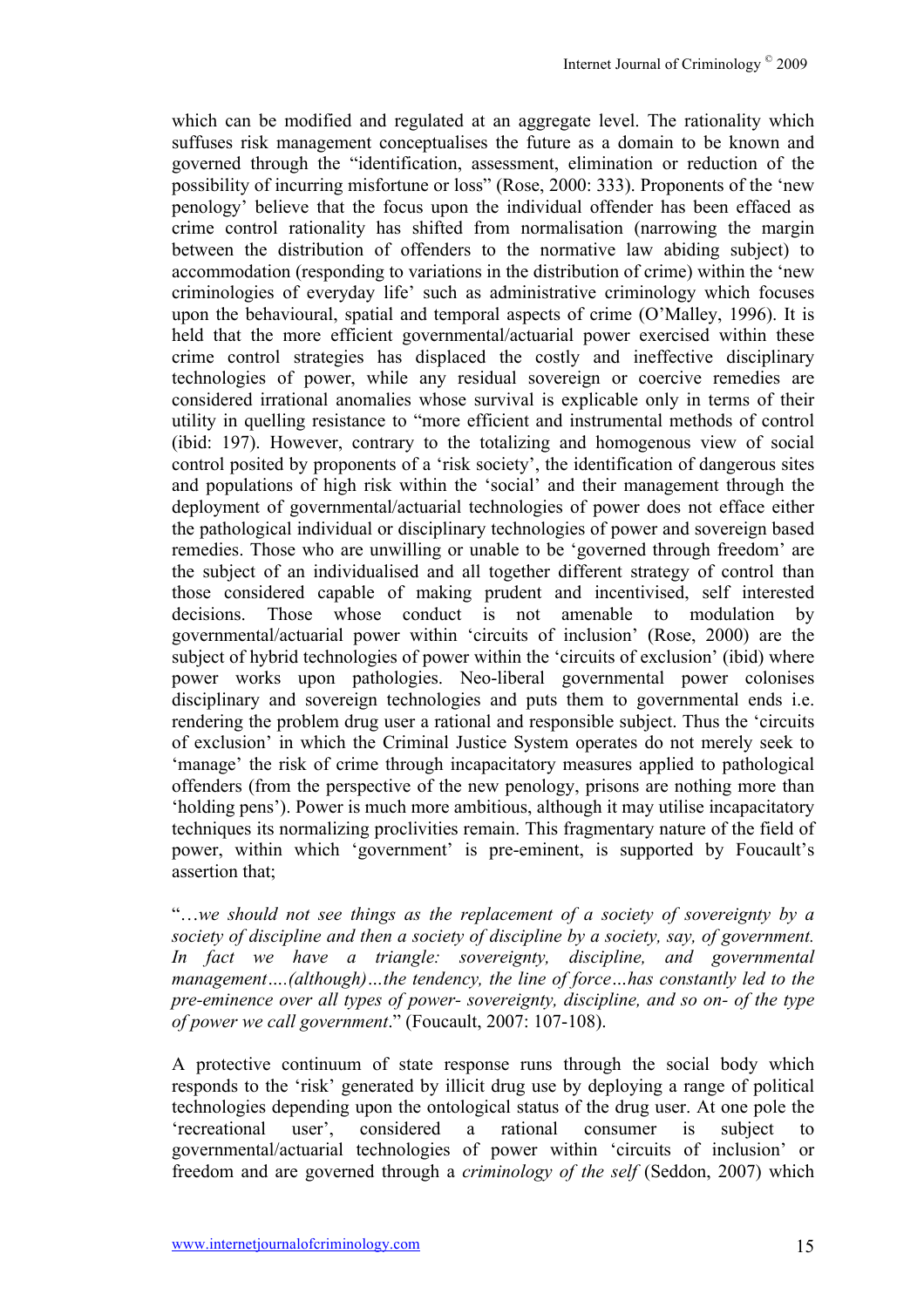recruits the recreational drug user in the management of their own risk. The neoliberal state has presided over a retraction of socialized actuarialism (socialized risk management) and cultivated a culture of private actuarialism or *prudentialism* (O'Malley, 1996). The responsible and prudent 'recreational drug user' is encouraged to develop a relationship between one-self and 'tutelary powers' (Cruikshank, 1996) such as health care professionals who promote a myriad of 'regimes of the self' which encourage 'care of the body'. They are also encouraged to utilise governmental programs which provide actuarial and qualitative data on the 'risks' associated with drug use which allow the prudent 'subject of risk' to engage in privatised risk management as a standard, everyday 'practice of the self' (O'Malley, 1996). One such governmental campaign within the United Kingdom is the national drug awareness campaign, *Frank*. The primary aim of *Frank*, stated on its Home Office website, is to enable "young people to understand the risks and dangers of drugs and their use" (Home Office, 2009). The provision of the actuarial data which the 'prudent subject of risk' incorporates into his/her economic reasoning process, such as that concerning the actuarial 'risk' of suffering heart attacks or strokes due to cocaine use or contracting blood borne viruses through intravenous drugs use, is accomplished within this campaign via numerous mediums including advertising, PR, local campaigns, a website and an information helpline. This strategy seeks to align the recreational user's patterns of consumption with those which are officially prescribed and encourages them to make the prudent, self interested decision to cease or at least not escalate use. The *Frank* campaign is keen to underline that its role is to 'facilitate' individuals and partnerships within civil society in the 'war' against drugs rather than to 'provide' a totalised, state protection. "The success of Frank depends upon you" is the sub-title emblazoned across *Frank's* Home Office website page entitled 'Commitments'. It is clear that individuals and private powers within civil society must 'commit' to the articulation of the governmental rationalities and mentalities which comprise the programme if it is to succeed. This strategy of government-at-a-distance, which underpins the campaign, in which non-state actors and organisations within civil society are recruited as conduits of governmental rationalities is evidenced by one of the stated aims of the *Frank* campaign which is to 'enable' "parents to have the confidence and knowledge to talk to their children about drugs" (ibid) and to ensure that "professionals who work with young people, especially vulnerable groups, are supported" (ibid). A *Meet Frank* booklet, available for download, is provided by the Home Office website which incites parents and drug workers to adopt *Frank* as a 'technology of the self', providing detailed information on the look, tone, and communication style which *Frank* is required to adopt when speaking to potential or actual drug users. In a section entitled *Who is Frank?* the booklet states "Frank is me, you, your colleagues, anyone involved in the drugs area. Frank wants to help you do what you do" (ibid). It appears that in order to govern drug users, the conduits of governmental power within civil society must first learn to govern one-self.

As we move toward the punitive pole of the continuum we are confronted by the drug user conceptualised as having attenuated 'free will' within neo-liberal strategies of control due to their use of 'hard', highly addictive drugs such as heroin and crack cocaine. The user conceptualised in this way by neo-liberal control practices has typically just entered the criminal justice system and will be considered 'rational' (until proven otherwise) and treated as such, even if the 'choice' they are given between heavily restricted options (between treatment and imprisonment such as with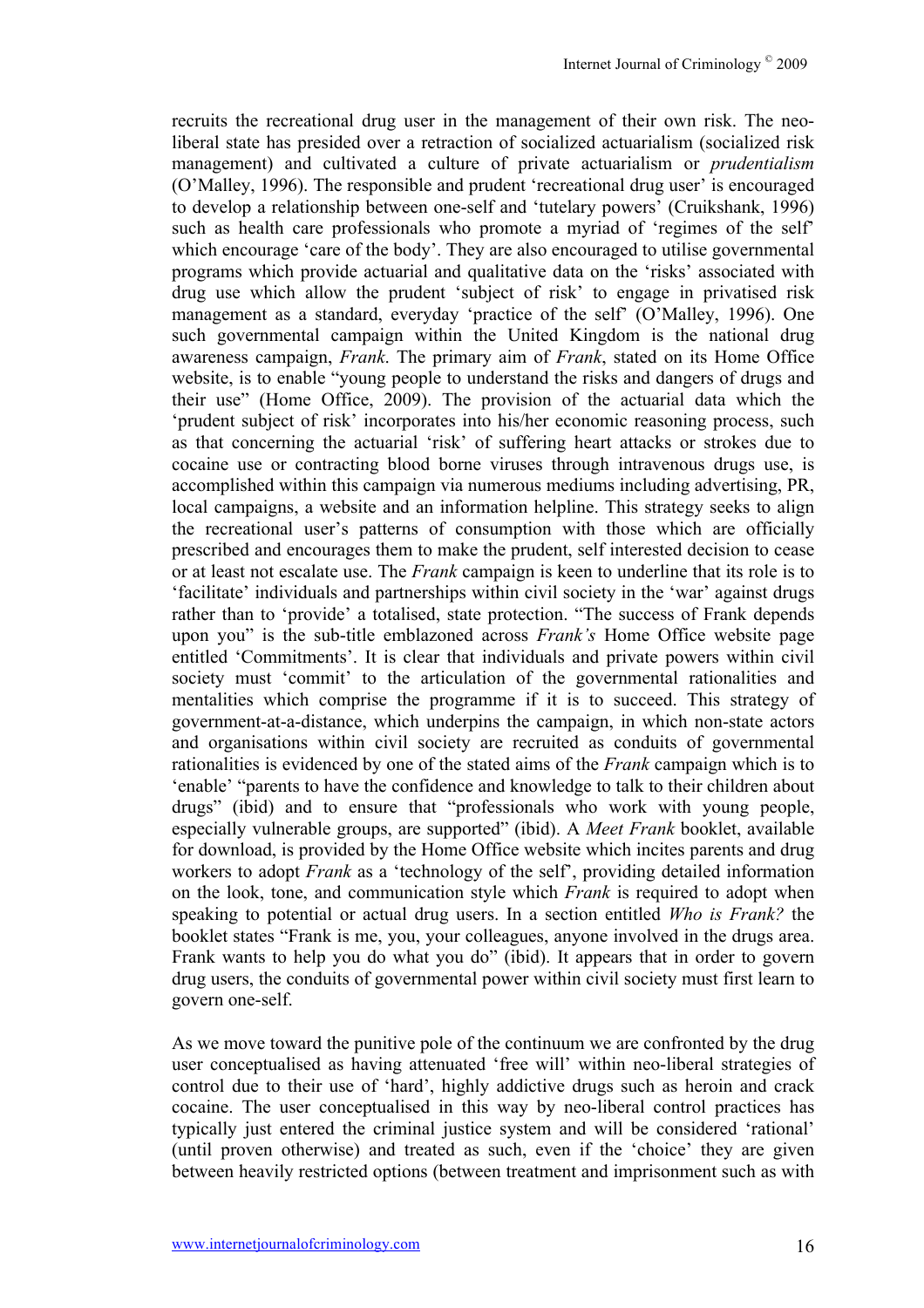DTTO's) supplants the 'free will' accorded to those subjects who have reached the maturity of their rational faculties and can be trusted to make the 'correct choices'. This drug user is in need of a 'good despot', full of the 'spirit of improvement', to enable them to become the category of subject suitable for unmitigated liberal 'governance through freedom' such as 'the recreational user'. For now this user straddles the boundaries of freedom and coercion, governed within 'circuits of inclusion' only to the extent that they submit to a form of medico-penal control (typically exercised through regular drug testing, quasi-compulsory treatment and the threat of imprisonment for recalcitrance) being exercised over them. This user is generally subject to probationary measures of control or related technologies such as Drug Testing and Treatment Orders until the risk they pose can be further assessed. They are allowed to practice a responsibilized freedom within the community with only a light framework of supervision. Disciplinary technologies of power are utilised to enable this user to practice a prudent, responsible freedom by facilitating the suppression of their savage instincts and desires. They are incited to work upon their soul, establishing the self-control required to exercise a responsible freedom through the cultivation of virtuous 'self-regarding habits of consumption'. A *disciplinary regime* of the body, imposed through regular testing and coercively backed by the prospect of imprisonment for breaching the conditions of their court order, cultivates an ethical despotism of the self, the aim of this disciplinary technology is to utilise habit (which becomes autonomous-mediating the link between the unconscious and compulsion- Valverde, 1996) to render the user free and capable of developing prudent autonomy through 'practices of the self'. The spatial and temporal disciplining of this category of drug user is also accomplished through "electronic monitoring, tracking and the recruitment of other forms of social control such as the family, employers and bail hostel workers" (Garland, 1997: 192) which encourages the user to adopt a lifestyle conducive to the development of the strong 'will' and self-control necessary to become amenable to the liberal project of 'government through freedom'. Thus working upon the soul is a prerequisite to modifying the drug users ontology, they must establish disciplined 'habits of consumption' and a disciplined lifestyle to free themselves from their enslavement to 'un-prescribed desires' and passions. These disciplinary techniques which help engender an 'ethical despotism of the self' within the drug user could be aptly depicted as technologies of 'self-liberation'. This process of 'self-liberation' facilitates the development of a previously unrealised ability within the drug user to work upon the 'self'. This category of drug user can work upon their ontology by practicing responsibilized autonomy in the community, facilitated on their journey to becoming that idealised subject of advanced liberalism, *Homo Economis* by a 'benevolent despot' in the guise of the neo-liberal state.

Situated at the punitive pole of the continuum of state response is the 'problem drug user', categorised as an addicted consumer and thus considered pathological and unamenable to governance within liberal 'circuits of inclusion'. This category of drug users are recidivist offenders, typically committing 'trigger offences' associated with prolific hard drug use such as acquisitive, interpersonal and property crime. They have proven themselves to be unsuitable to 'governance through freedom' and are subject to sovereign technologies of control. Within the 'circuits of exclusion' where the 'problem drug user' is incapacitated until the 'risk' they pose can be rendered 'governable', the psychiatric expert assumes the role of a 'petty sovereign', inciting the production of the 'problem drug users' *bare life* by specifying the psycho-ethical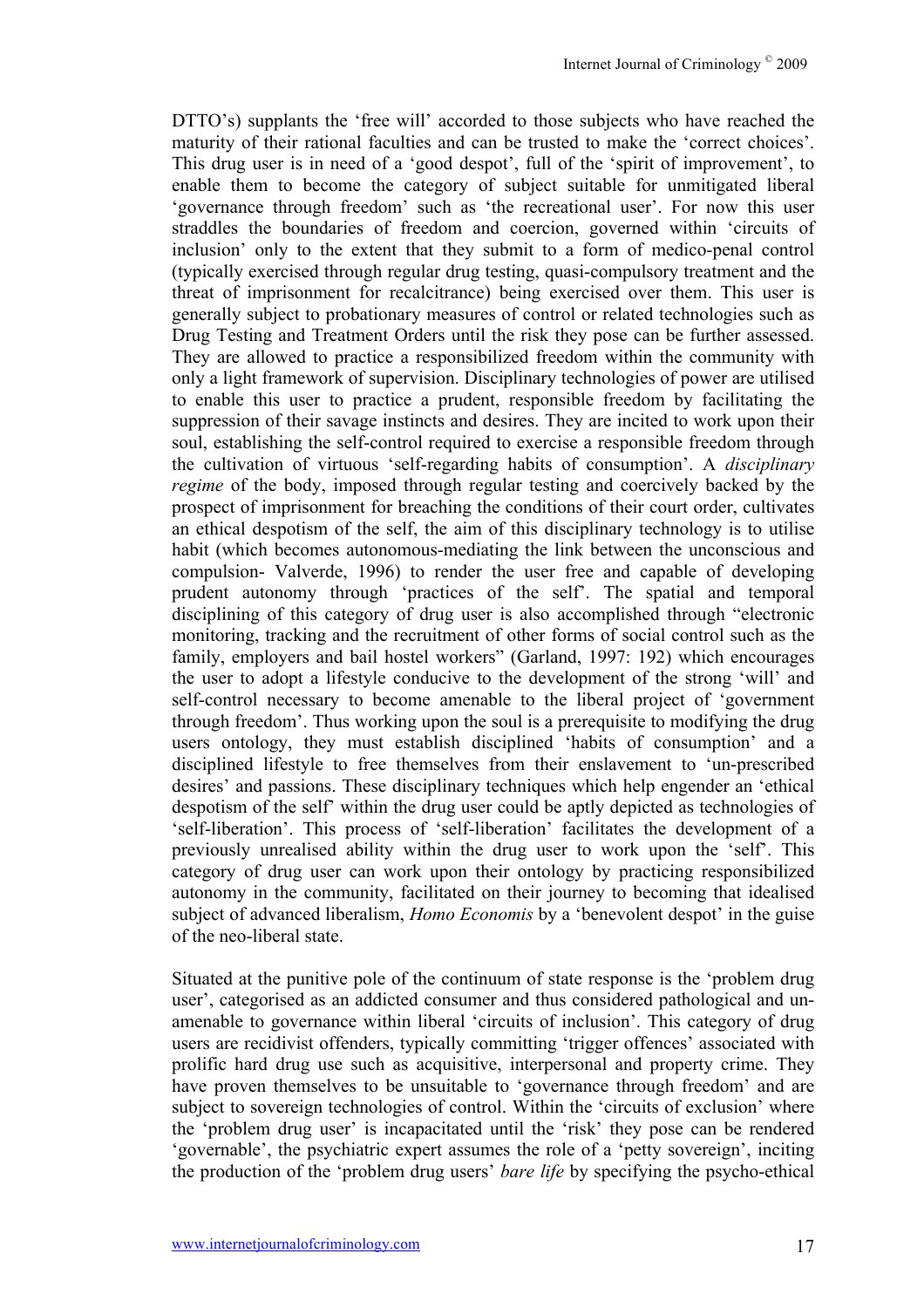double of the offence within the 'problem drug users' Pre Sentence Report. This psycho-ethical double constitutes the materiality which juridical power must 'bite on and get hold of', the drug users ontology, their very way of being. As Foucault states, "expert opinion allows one to pass from action to conduct, from offence to a way of being, and to make this way of being appear as nothing other than the offence itself, but as a general form as it were in the individuals conduct" (Foucault, 1999: 15). Thus psychiatry allows sovereign power to colonise what lies beneath the threshold of the criminal act, something which is not a legal offence; an aberrant form of existence. The psychiatrist therefore has the 'power of life and death' within the Criminal Justice System (CJS), he/she becomes a doctor/judge (ibid) as they assume the role of the sovereign, deciding which form of existence is worth living- defining what constitutes the 'good life' or *bios* (Agamben, 1996) and which form of existence is a 'life not worth living'. The problem drug-users form of pathological existence, deemed not worth living, must be reduced to *bare life* and the psycho-ethical double of the offence (the problem drug user's lack of entrepreneurial spirit, self esteem or ethical self steering mechanisms) must be remedied. Thus expert psychiatric opinion facilitates the production of the problem drug user's *bare life* by allowing sovereign power to punish something which is not the offence, but rather the psycho-ethical double of the offence, which germinates in the 'problem drug user's' ontology. This psycho-ethical double, rather than being a legal offence, is an irregularity from psycho-ontological and moral norms which the psychiatrist portrays as the cause, origin and motivation of the offence. Thus the qualified life or *bios* (the individual endowed with 'inalienable' rights to life and liberty) - is contingent within an advanced liberal society *not* merely upon being human. Citizenship is contingent upon 'conduct' which finds its materiality, it's psycho-ethical double, in the problem drug user's ontology. The 'problem drug user', who's very form of existence abrogates their citizenship, finds him/herself in a relation of abandonment to the law, "their very nature seems to place them beyond the limits of civility and its demands on subjectivity…the conventions of the rule of law must be waived for the protection of the community (Rose, 2000: 334). Cast into the 'state of exception' the 'problem drug user' assumes the role of *Homo Sacer*, the problem drug user is the one to whom all experts act as sovereign. The *sacred life* of the problem drug user, existing in a fundamental bio-political relationship to the expert/ 'petty sovereign' may be coercively transformed or disallowed to the point of death without committing a crime. The problem drug user, deemed ungovernable, is controlled within 'circuits of exclusion' which usually involve the use of imprisonment due to the threat their form of existence poses. They must be freed from their physiological addiction to illicit drugs through treatment and transcend their pre-social passions and desires by achieving a level of rational cognition. They must be facilitated in developing the entrepreneurial, prudent and ethical 'self' required to actualise them into a competitive society, governed through 'freedom'.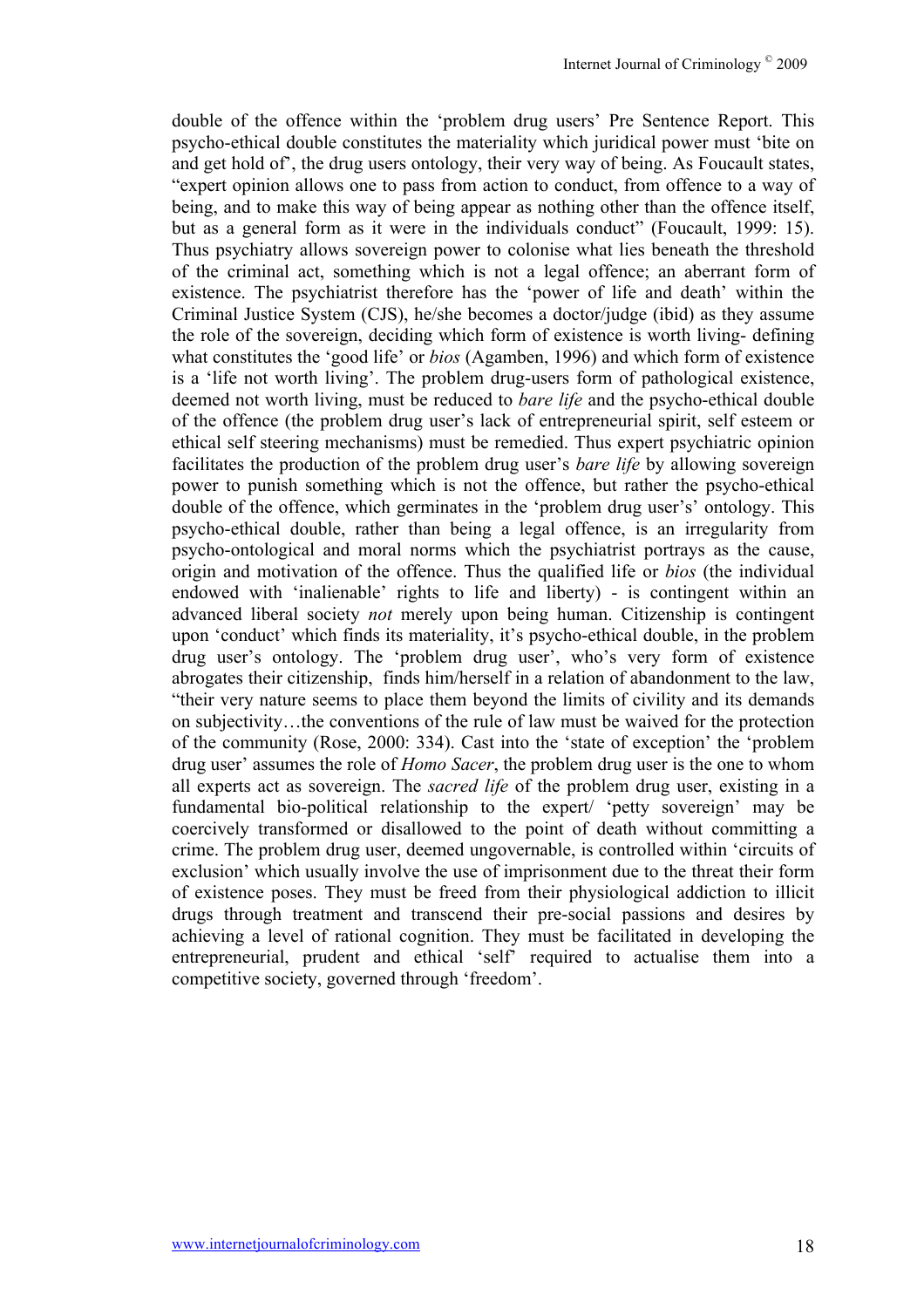#### *The Bio-Political Investment of the 'Problem Drug Users' Bare Life in 'Camp'*

According to Foucault, modernity is characterised by the 'demonic' synthesis of 'two distinct games' of power relations; the *city-citizen game* of the Greek *Polis* founded upon the sovereigns negative power to 'take life and let live' and the Judaeo-Christian *shepherd-flock game* "based upon Christian love (*agape*) and the care of the living" from which the productive regime of 'pastoral power' emerges (Prosorov, 2007: 55). The 'city citizen game' originally excluded the *zoe* (*bare life*) of its subjects from the political community which cultivated a 'qualified', political life- *bios* (Agamben, 1995). However, as previously discussed, at the threshold of the modern/bio-political epoch, with the development of the human and social sciences, the *bare life* of man becomes inscribed in the order of power as the *bios* of the citizen and the *zoe* of man enter a zone of indistinction. As Prosorov exclaims, "bio-power takes as its object the entire domain of human existence, no longer making any distinction between the political and the physical, the public and the private, the collective and the individual" (Prosorov, 2007: 56). Where as with the 'city-citizen game' power was exercised by the sovereign over a territory "with its own life that the law restricts and regulates" (ibid: 54) the bio-political power of the benevolent shepherd is exercised over a population whose vitality and strength is dependent upon the existence and direct action of the shepherd. The constitutive function of the shepherd is underlined by Foucault who states "the shepherd only has to disappear for the flock to be scattered (Foucault, 1981: 302). Therefore, the deductive and suppressive power of the sovereign is displaced by a bio-political power wielded by the state which seeks to 'invest life through and through' (Foucault, 1978). The regime of bio-power, permeated by an ethos of love and 'care of the living', is one bent on "generating, inciting, reinforcing and optimising the forces under it" (ibid: 136) in a manner which fosters and incites a specific form of life. Thus in late modernity, the predominant relationship between power and the subject is characterised less by the transcendent and exterior power of the sovereign in relation to the *citizen* but increasingly by the immanent and saturating relationship of bio-political power to *man as species*. By displacing the 'city-citizen game', bio-political power transposes the 'transcendent violence of the law' in exchange for 'the immanent power of the norm' (Prosorov, 2007). Bio-power establishes an immanent relationship to its subjects as it moves 'within', penetrating and inscribing the subject's body and suffocating their ontological being as its technologies of normalisation, deployed by the 'experts of life' (such as the psychiatrist), work upon the distribution of subjects scattered around a normative form of existence. The 'experts of life' in the liberal bio-political state 'disallow to the point of death' any form of existence which digresses from that idealised subject of advanced liberalism- *homo-economis*. Thus bio-power may be benevolent but it does not allow for un-prescribed forms of freedom or existence. It is a regime of power without an exterior, constituting its subjects at the very depths of their 'being' and therefore it renders resistance in the conventional Marxist 'emancipative' form, preoccupied with the transcendent institution of state sovereignty, redundant (ibid). Resistance to bio-power with reference to the sovereignty of the citizen (as within human rights discourse) is also ultimately flawed, as a citizen only gains such rights as a member of a particular political *bios*, 'man' has no such rights. Resistance to bio-power must take place on the bio-political terrain, it "must entail the refusal of care, an attitude of indifference, no longer to the threat of power but to its loving embrace" (ibid: 62). This strategy of resistance is exemplified by the 'problem drug user' who through exercising a radical form of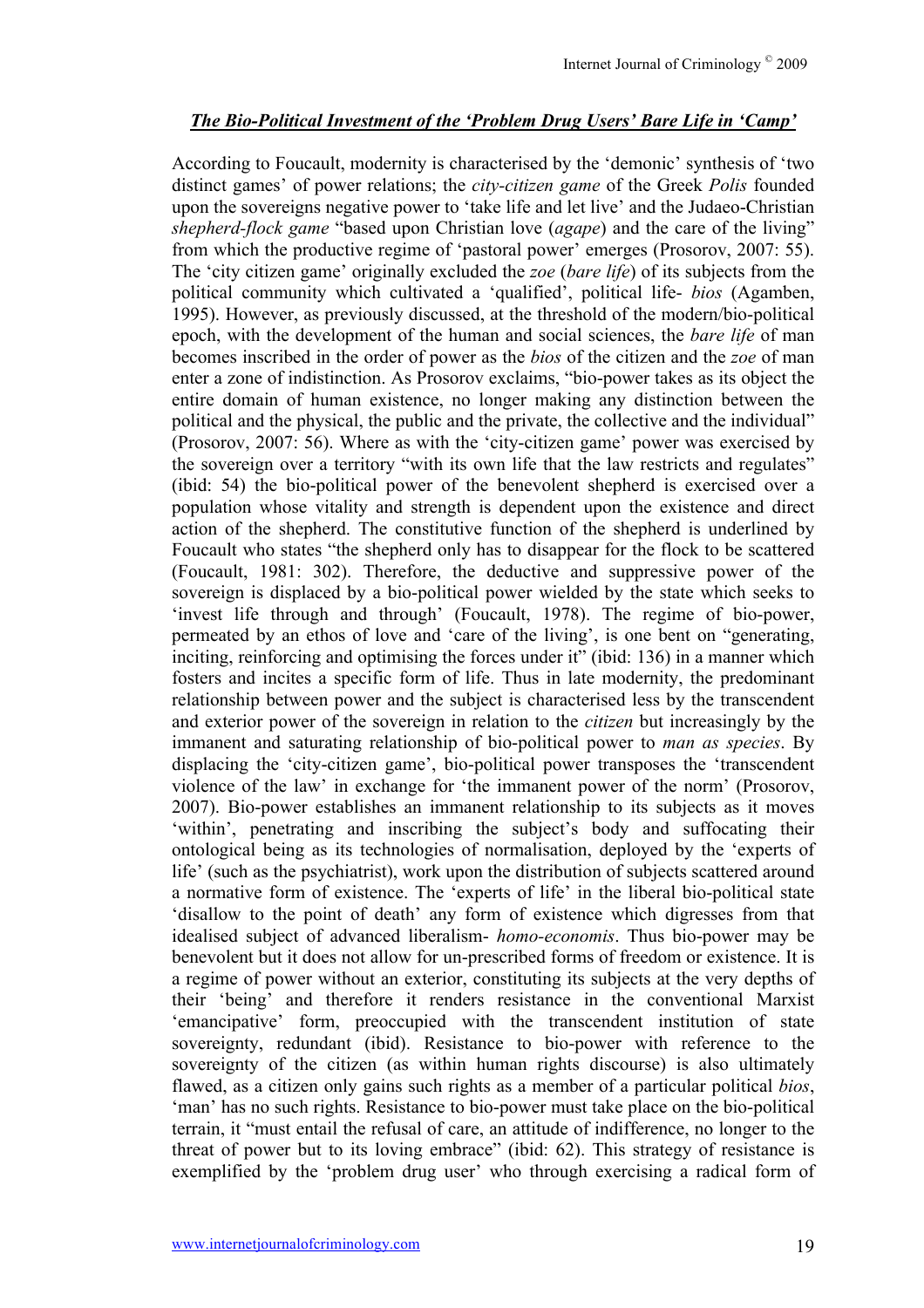freedom refuses the restrictive form of life offered by governmental bio-political technologies. Their form of radical autonomy exerts the "power of life against the power over life" (ibid: 62) which renders the 'problem drug user' un-amenable to biopolitical investment. As Deleuze espouses "Life becomes resistance to power when power takes life as its object…when power becomes bio-power, resistance becomes the power of life, a vital power which cannot be contained within the paths of a particular diagram (of power)" (Deleuze, 1988: 92). The 'problem drug user's' indifference to governmental care ensures that, with regard to them, the love (*agape*) of power remains unrequited. The radical autonomy of the 'problem drug user' and the pathological form of their existence inhibits the bio-political investment of their body and soul. The intravenous drug user offends the processes of professionalism and normalisation which have been codified and monopolised by the 'experts of life' concerning who may legitimately penetrate the body. The 'experts of life' utilise such expertise in order to maximise, sustain and foster life were as the 'problem drug user' penetrates their own body in a manner which emaciates and depletes life. The pathological morbidities this *life-negating* practice induces, render the problem drug user un-amenable to the adoption of *life affirming* 'technologies of the self', the lack of which is perceived to be the cause of their present predicament, their savage and immature form of existence is a failure of the 'self'. This problematised section of the population refuse (or are incapable of adopting) the specific form of life or existence offered by the 'experts of life' and by so doing they deprive power of its positive and productive content. The indifference or resilience of the 'problem drug user' to the bio-political imperatives of the state ensures that the power exercised over them is emaciated, hollowed out and reduced to its pure, negative form of sovereign power. The 'problem drug users' existence constitutes a form of *counter productivity* which reduces power to a relationship of exteriority and transcendence rather than interiority and immanence with regard to their biological and ontological existence, for a short time "power is left with coercion and death as its only instrument" (ibid: 73).

The ever widening gap between the multifarious forms of aberrant existence which exist within the nation-state (such as the 'problem drug user') and the 'norm', as defined and embodied by the 'dominant race' or bourgeoisie "is the new fact of the politics of our time" (Agamben, 2000: 44) and what Agamben terms *camp* is the hidden regulator of this disparity. Agamben promulgates the notion that the *concentration camp* which first appeared in the late 19<sup>th</sup> century and which later became the space "in which the most absolute *conditio inhumana* ever to appear on earth was realised" (ibid: 37) in the Nazi *Lager*, is not an historical anomaly which the civilizing process of modernity has resigned to antiquity but is the "hidden matrix and *nomos* of the political space in which we live" (ibid: 37). For Agamben, *camp* is the materialisation of the *state of exception*, "where the suspension of the rule of law, acquires a permanent spatial arrangement that, as such, remains constantly outside the normal state of law" (ibid: 39). What is expelled from the juridical order (the *zoe* of man) into *camp* is not merely cast out into an external space but is *captured outside* (ibid). The *bare life* of man is captured in the political order but outside of the political community. *Camp* is where sovereign power and bio-power surreptitiously intersect in the modern state; the *bare life* of *homo sacer* is the hidden point of this intersection (Ojakangas, 2005). Sovereign power is instrumentally utilised to reduce intractable forms of existence which are resistant to bio-political investment to *bare life* so that they might be modified and inscribed in a permanent spatial arrangement where "power confronts nothing other than pure biological life without mediation"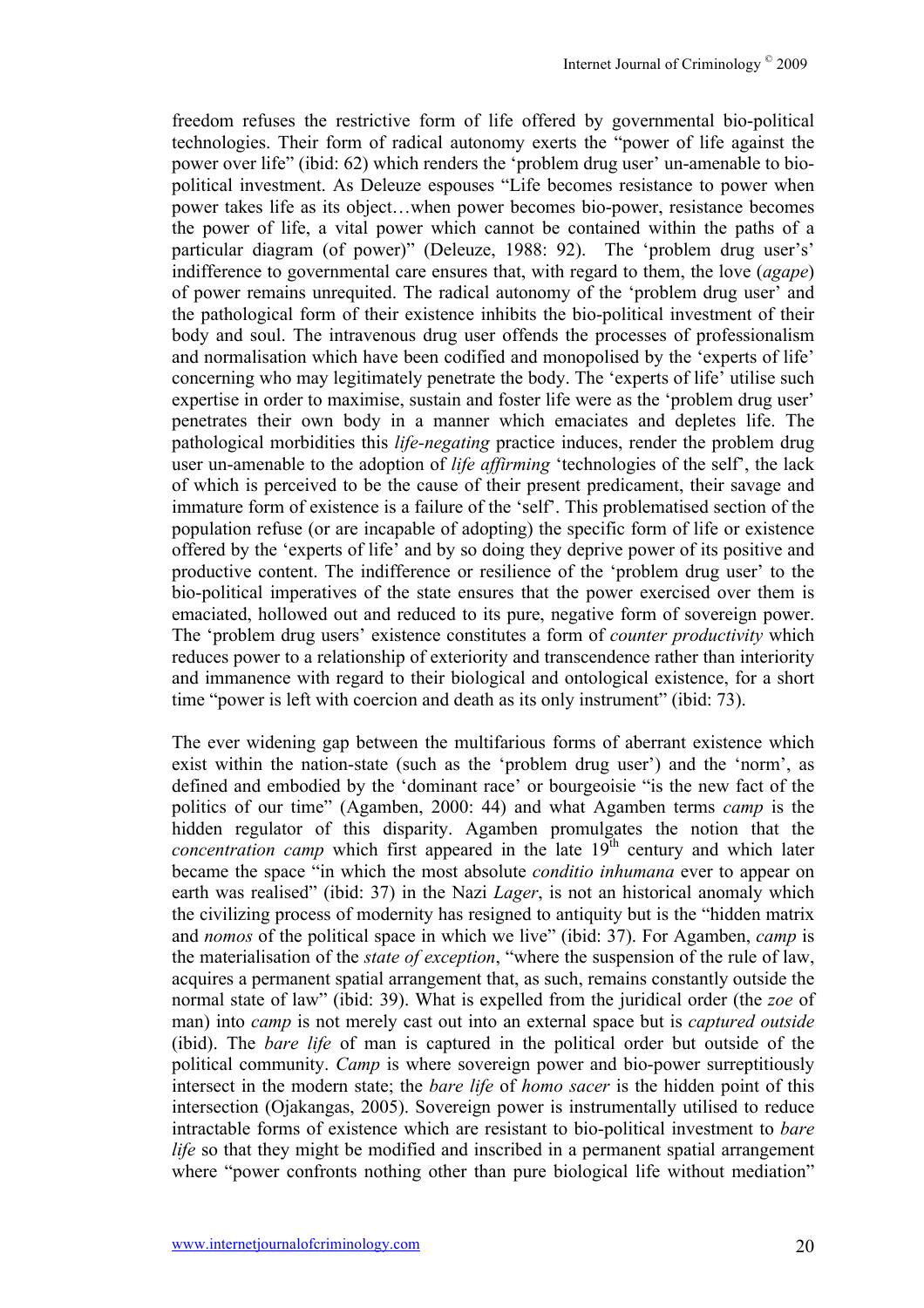(Agamben, 2000: 41). According to Agamben, "camp is the new hidden regulator of the inscription of life in the order…it is the sign of the systems inability to function without transforming itself into a lethal machine" (ibid: 43). It is disturbing to note that at the beginning of the nineteen nineties, at the precise moment at which the British states neo-liberal rationality had began to problematise the 'problem drug user's' intractable form of existence and a raft of punitive drugs legislation was being deployed to erode the citizenship of this population, a structure redolent of *camp*, a 'localisation without order', began to materialise for the bio-political investment of the 'problem drug user's' *bare life*. Within criminal justice settings, particularly the prison, the spread of *cognitive behavioural therapy* (CBT) programmes since the early nineteen nineties has been "little short of remarkable" (Maguire, 2006: 69). By 2003 CBT programmes were operative in three quarters of all prisons in England and Wales (Clarke et al, 2004). Although CBT has traditionally been confined to the mental health domain it is a technology which has been subsumed into neo-liberal crime control strategy and utilised to support a 'cognitive deficit model' of offender behaviour by emphasising the interpersonal antecedents of criminal activity. It is a central tenet of this approach that individuals who do not have or apply 'rational' problem solving skills and who are incapable of suppressing internal emotional conflict through self-mortifying 'technologies of the self' are at greater risk of committing criminal offences. These CBT programmes are perceived to achieve 'humane and liberating' (Maguire, 2006: 70) ends by the 'experts of life' who administer them in the prison setting by facilitating the offender in the process of overcoming their cognitive immaturity and achieving a degree of rational cognition which will enable them to make prudent, self interested decisions. This approach aims to bring about behavioural modification through a 'constructional approach' which endeavours to transmute the offender's relationship to the 'self' by altering their structure of cognition, a process which essentially 'teaches' them "how to think" (Robinson et al, 2001: 180). The 'hypothesised mechanism of change' entails the acquisition of new analytical problem solving skills. These skills are usually acquired implicitly through the socialisation process in a 'normal social milieu', however it is assumed that the 'problem drug user', typically encultured in a social milieu with weak socialising structures, has failed to acquire them. The 'problem drug user' is also equipped with the 'technologies of the self' necessary to deal with 'interpersonal encounters' such as emotional conflict and stress through a series of techniques which seek to install cognitive technologies akin to an 'ethical despotism of the self' (Valverde, 1996). The CBT therapeutic setting within the prison can be accurately depicted as a 'localisation without order' situated beyond the remit of the juridical order. What is cast into this space which can be defined as *camp*- the problem drug user's *bare life*, is not merely excluded but is captured outside in the *sovereign ban* (Agamben, 1995). The rule or the norm-*bios* continues to apply to the problem drug user's *bare life* by withdrawing from it, by dissociating itself, and in so doing reducing the 'problem drug user' to the status of *homo sacer* (*citizen* reduced to *man* and thus shorn of all political rights) whose *sacred life* is exposed to the unconditional threat of 'coercion to the point of death'. The fundamental 'human right' granted to the citizens of a political *bios*, that of the 'freedom of thought' or psychological integrity, is withdrawn from the 'problem drug user'. That which concerns him/her at the very depth of their being or ontology, is the subject of a range of bio-political techniques in a location where the psychiatrist/ 'petty sovereign' confronts the *bare life* of the problem drug user in a fundamental bio-political relationship. In *camp*, the possibility of atrocities being committed upon the 'problem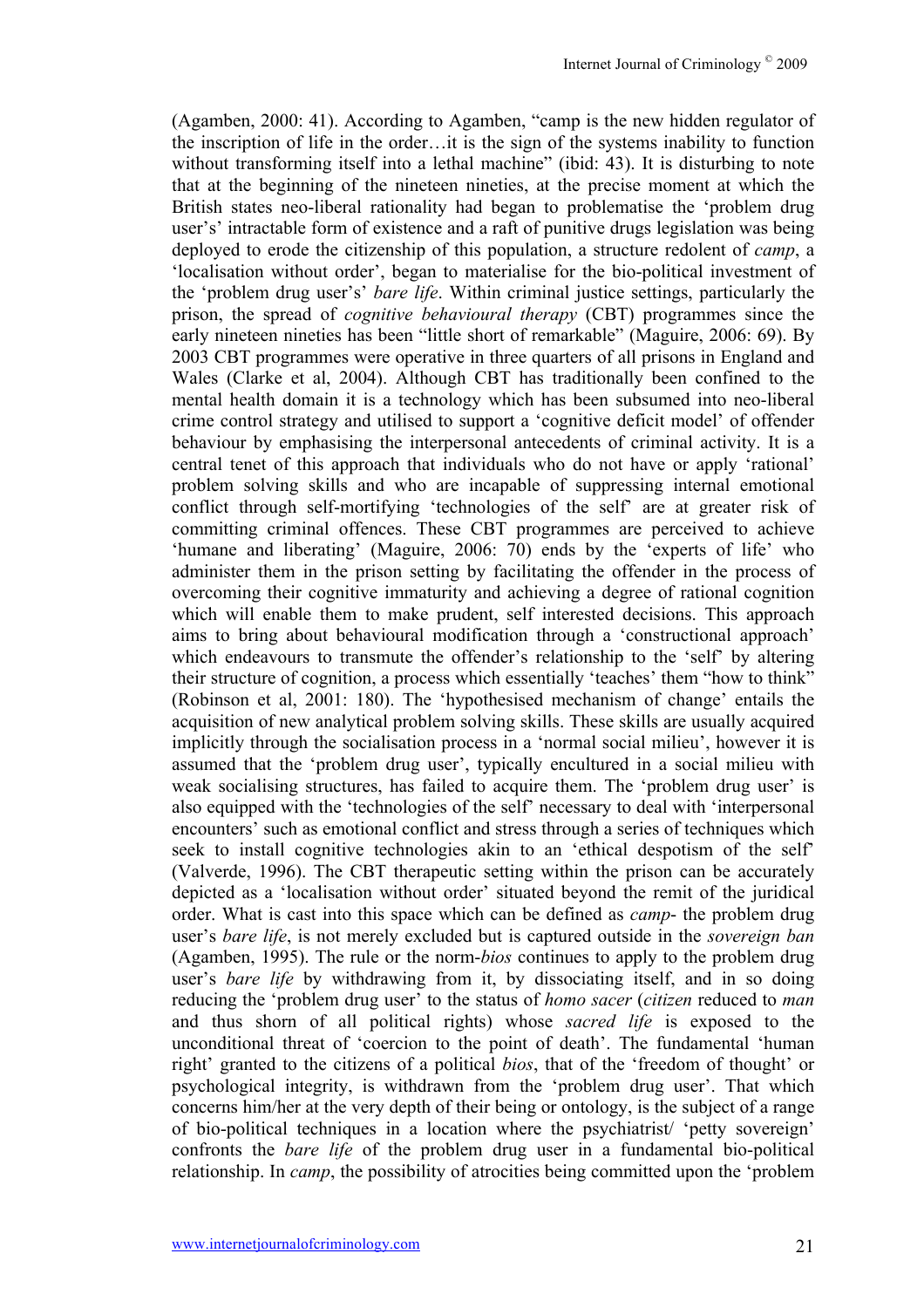drug user' does not depend upon the rule of law but solely upon the professional expertise and technologies of power utilised by the 'experts of life' to subjectivise the problem drug user through the *enfolding of authority* (Dean, 1996). Power must establish an immanent relationship to the 'problem drug user', a relationship previously inhibited by their pathological form of existence engendered by illicit drug use (which rendered them a slave to their base instincts and desires) and also hindered by a cognitive incapacity (due to a lack of the relevant skills) to achieve the level of rational cognition necessary to become 'governmentalisable'.

The governmental practices implemented by the 'pys-scientists' in the CBT setting should be viewed as practices concerned with the en*folding of authority* (ibid). Giles Deleuze, drawing upon Foucault, espouses the notion that the Ancient Greeks, in an attempt to establish a relation of self mastery, 'bent the outside', *folding force* through a series of practical techniques which caused the outside to fold back, establishing a *doubling* which hollowed out and constituted an inside. Deleuze promulgates the notion that the inside or interiority of the subject is constituted through the "peristaltic movements, folds and foldings" of the outside and posits the idea that these foldings "are not something other than the outside, but precisely the inside of the outside" (Deleuze, 1988: 96-97). Therefore, the 'being' or ontology of the subject is nothing other than the fold of the outside, invaginated and twisted to form an interior deeper than any interior, 'an interior which thought cannot think of', the *unthought* (ibid). As Deleuze exclaims, "thought can find nothing in itself except that outside from which it comes and which resides in it as the unthought" (ibid: 118). From this perspective power/knowledge floods the inside, hollows it out and creates a domain where force becomes self-referential, acting upon the 'self'. As Deleuze states, "what comes about as a result (of the enfolding of authority) is a relation which force has with itself, a power to affect itself, an effect of self on self" (ibid: 101). Thus the enfolding of authority creates a relationship to oneself which is essentially one of internal regulation. Deleuze espouses the belief that this relation of self mastery developed by the Greeks did "not remain the withdrawn zone of the freeman…a zone independent of any institutional and social system" (ibid: 103) for in modernity it has been colonised and reintegrated into the systems of power from which it emerged. The relation to one self first cultivated by the 'free men' of Greek antiquity has been transmuted into a relationship of subjection that the subject has with both governmental power and their own self-identity or ontology to which he/she is inextricably tied.

The establishment of the 'problem drug users' interior domain through the 'enfolding of authority' is integral to the CBT programmes which have been introduced into the prison setting over the last two decades. They seek to deploy 'technologies of the self' to be adopted by the 'problem drug user' who through a series of practical exercises folds force, creating an internal double or 'fold of being' which is nothing other than the folding of an exterior relationship of authority. These 'penal technologies of the self' (Garland, 1997) seek to align the freedom, choices, conduct and form of life specific to the 'problem drug user' with governmental and political ends. Deleuze encapsulates the immanent form of subjection such 'penal technologies of the self' engender when he remarks "the intentionality of being is surpassed by the fold of being...the ontology is inseparable from the fold" (Deleuze, 1988: 110). These 'penal technologies of the self' represent a form of subjection without an exterior which saturates the subjects being, determining his/her cognitive/behavioural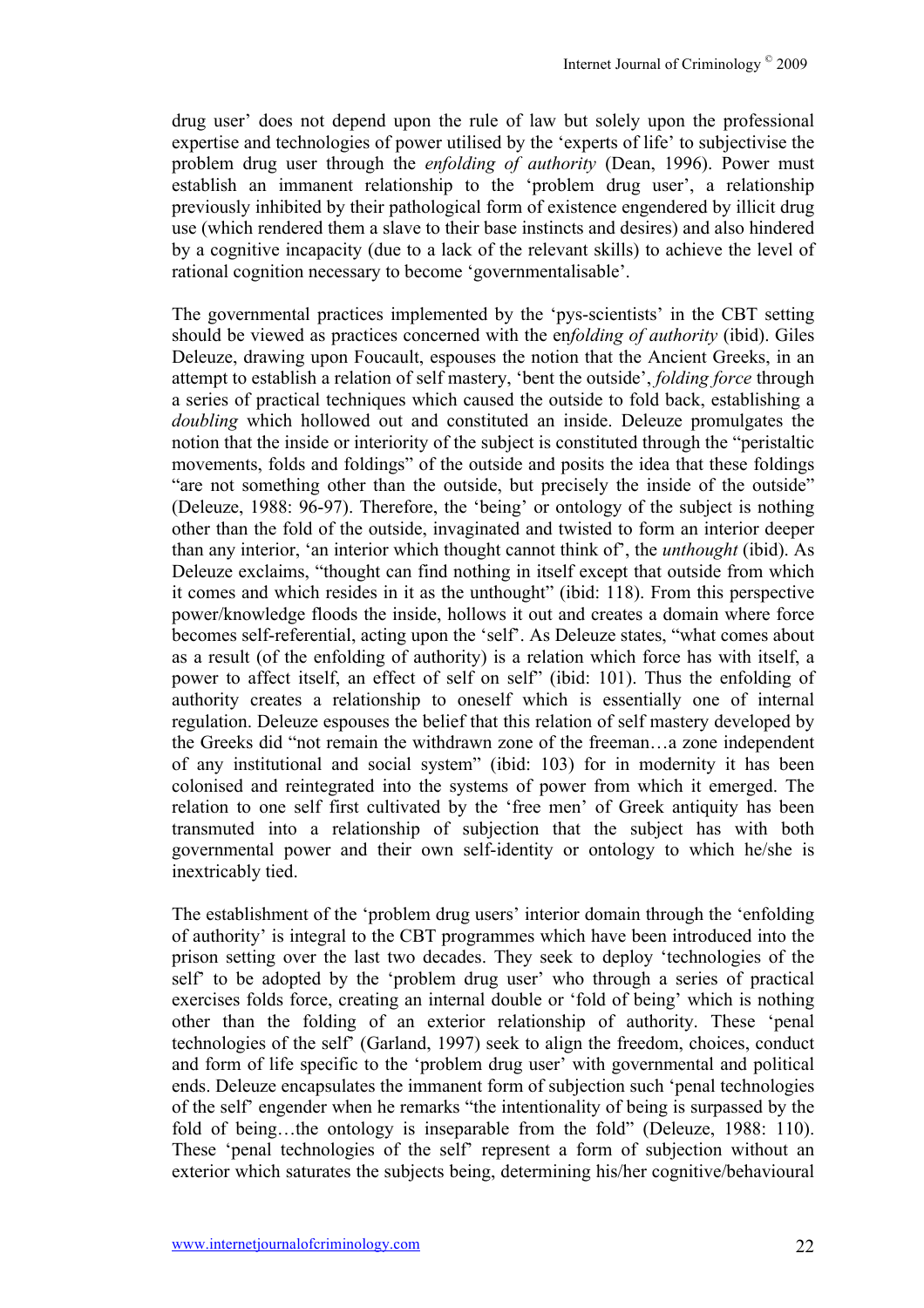processes. The psycho-ethical double of the offence which finds it materiality in the 'problem drug users' abnormal ontology must be corrected through procedures which actively seek to 'subjectivise' and 'responsibilise' the offender, rendering them a prudent subject of self interest capable of exercising a state prescribed form of freedom. Upon entry to the prison system the 'problem drug user' undergoes an extensive assessment from a multidisciplinary team of CARAT (counselling, assessment, referral, advice and through care) personnel composed of "drug agency staff, prison officers, health care staff and psychologists" (Kothari at el, 2002: 418). The 'problem drug user' is subject to a Comprehensive Substance Misuse Assessment (CSMA) which establishes the level of risk they pose. The CSMA identifies *static risk factors* (antecedent causal variables which are not amenable to alteration) such as offending history and levels of past drug use and also seeks to uncover *dynamic risk factors* related to the offenders functioning which are amenable to modification such as mental health problems or cognitive skill deficits which form the basis for subsequent intervention (Maguire, 2006). Upon completion of this risk assessment the 'problem drug user' will be referred by CARAT services to various other agencies operating within the prison setting which seek to manage and reduce the level of risk they pose. This will almost certainly entail a referral to a medical agency which will implement a detoxification programme in an effort to free the 'problem drug user' from their addiction to illicit drugs. This will render those offenders identified as having cognitive skills deficits conducive to CBT programmes and their strategy of bio-political investment which seek to 'rationalise' the 'problem drug user', thus creating a subject capable of incentivised prudentialism within 'circuits of inclusion'.

A vivid example of a CBT programme which has been utilised extensively in the process of the 'problem drug user's' bio-political investment is the *Reasoning and Rehabilitation Programme* (R&R) introduced into the UK prison system in 1992 (Poporino and Fabiano, 2000). The R&R programme is currently delivered in 26 prisons across England and Wales (Cann et al, 2003) and consists of seventy eight hours of contact time spread over thirty eight sessions involving groups of six to twelve offenders. This programme is devised for recidivist offenders judged to be at a high risk of reoffending due to their perceived lack of rational problem solving skills and also due to the inadequacy of their ethical self-comportment (Maguire, 2006) which is thought to lead to problems concerning self control. The first aspect of the governmental enfolding of authority within this programme is concerned with grasping hold of the "material part of…(the offender)…which is to be surrounded and enfolded" (Deleuze, 1988: 103), what Foucault has termed the "substance of the punishable element" (Foucault, 1977: 17). The 'substance of the punishable element' or 'psycho-ethical double' of the offence has been identified by the psychiatric expert at the pre-sentence stage as the materiality which power must establish an immanent relationship with and normalise- the 'problem drug users' ontology. In order to facilitate the problem drug user in grasping hold of and manipulating their own ontology through the adoption of 'technologies of the self' it must first be rendered 'knowable' through techniques of self assessment. The technique of 'meta-cognition' is utilised to "help participants become steadily more aware of their own thought processes…(and)…comprehend the links between their own thoughts, feelings and behaviour...(in order to)…appreciate the extent to which this may be self consciously managed" (Maquire, 2006: 85). This approach involves the use of 'Socratic questioning' in an attempt to draw out, identify and render knowable the 'self' which resides within the 'problem drug user'. This ontological 'self' constitutes a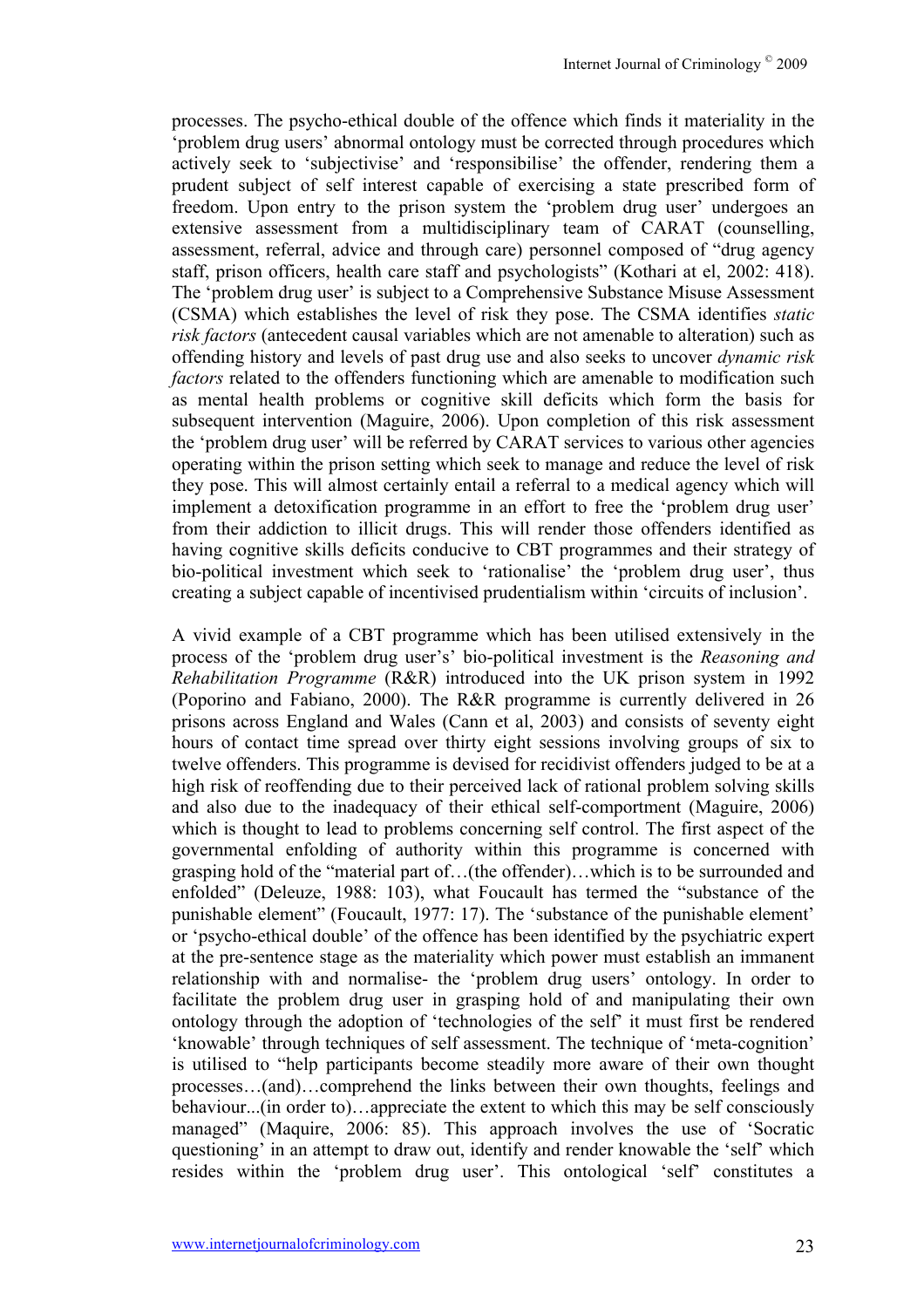materiality which must be known, worked upon and transformed by the offender through practices of the 'self'.

The second aspect of the enfolding of authority concerns what Deleuze calls the "fold of the relation between forces according to a particular rule" (Deleuze: 1988: 104). This rule is related to the 'mode of subjectification' and this fold constitutes the "act of enfolding proper" (Dean, 1996: 224) in which the governable subject is obligated to actualise a 'self' other than that which has been drawn out and rendered 'knowable' through 'meta-cognitive' technologies, a 'self' which has been deemed normative. The R&R programme obligates the 'problem drug user' to become a prudent and responsible subject, exercising 'reflexive' rather than 'instinctive' forms of conduct (Maguire, 2006), they are obligated by the psychiatrist/ 'petty' sovereign to become that idealised subject of advanced liberalism- *homo economis*.

A third aspect within the R&R programme concerning the enfolding of authority is the *governing work*; this refers to the 'skills' which are provided by the psychiatrist and which the subject is encouraged to adopt as 'technologies of the self' through a series of practical exercises which enfold force. The 'problem drug user' is thus incited to 'subjectify' the 'self' through practices of the 'self'. These 'technologies of the self' recruit the problem drug user in the task of their own government enlisting them "as an agent in their own rehabilitation…(while)… assum(ing) an alignment with the self-interest of the prisoner and the governing interests of the authorities" (Garland, 1997: 191). Within the R&R programme this self forming activity entails mortification rituals which seek to install an 'ethical despotism of the self'. Through a series of 'moral reasoning' and 'values enhancement' exercises the 'problem drug user' is encouraged to adopt the cognitive skill of 'perspective taking' (Maguire, 2006), vicariously experiencing how their problem drug use negatively impacts upon the lives of their family, friends and the victims of their drug-related offences. This practice enfolds and installs an 'ethical despotism of the self' which equips the subject with the 'self-control' necessary to transcend their 'instinctive' passions and desires by making the 'ethical choice' to abstain from drug use. The 'problem drug user' is also taught a series of 'interpersonal cognitive problem-solving skills' (ibid: 84) to enhance their capacity for means-end, self interested decision making. In 'critical reasoning' exercises the offender is confronted with a hypothetical situation in which they are obligated to identify potential problems to which they must generate possible solutions through practicing 'alternative thinking' techniques. This approach stresses the individual's 'responsibility' for any course of action that might be taken (ibid). These cognitive procedures become 'automatic' as the governable subject develops previously unrealised capacities to "generate ideas, adopt alternate perspectives...(and)…formulate the steps necessary to solve a problem" through the adoption of these skills as 'technologies of the self'. These newly acquired cognitive skills become habitual through continual use, with habit mediating the link between the subjects 'unthought' and compulsion.

The *telos of government* embodied within these 'prison technologies of the self' is the *freedom of the subject*. Through the bio-political investment of the 'problem drug users' body and soul these 'technologies', deployed by the 'experts of life' within *camp*, hope to produce a form of 'being' emancipated from the base instincts and desires to which it was once enslaved. They seek to equip the subject with the capacities and skills which are required to exercise a rational, ethical and prudent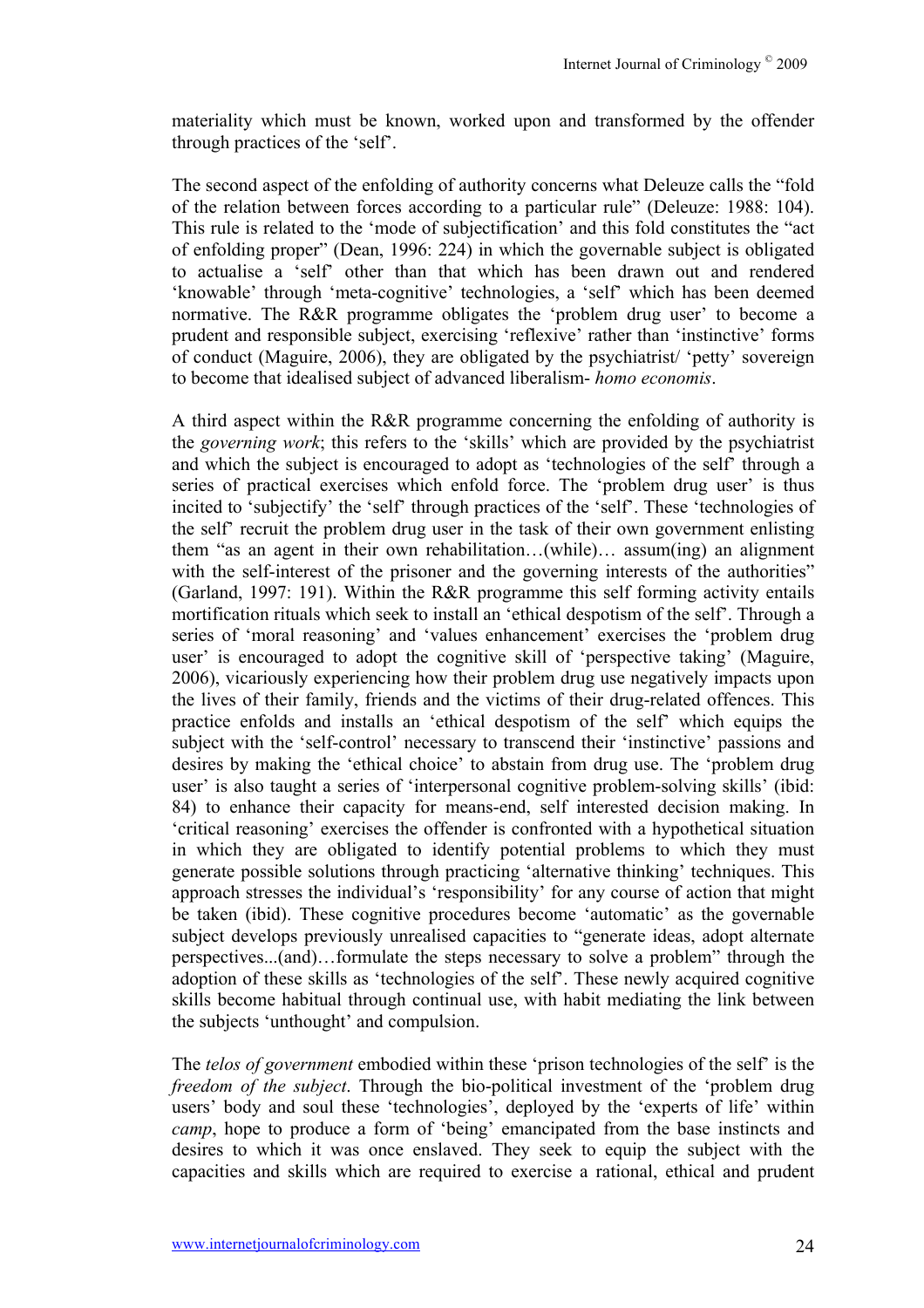form of autonomy (that characteristic of *homo economis*) within the 'circuits of inclusion' were subjects are 'governed through freedom'. As Foucault states when depicting liberal bio-political rationality, "liberalism formulates simply the following-I am going to produce what you need to be free, I am going to see to it that you are free to be free" (Foucault, 2008: 63). This rationality extends to and underpins the bio-political production of that which is most essential to the subject's ability to practice a state prescribed form of freedom, a 'self' amenable to governmental incitement and ethical/rational self government.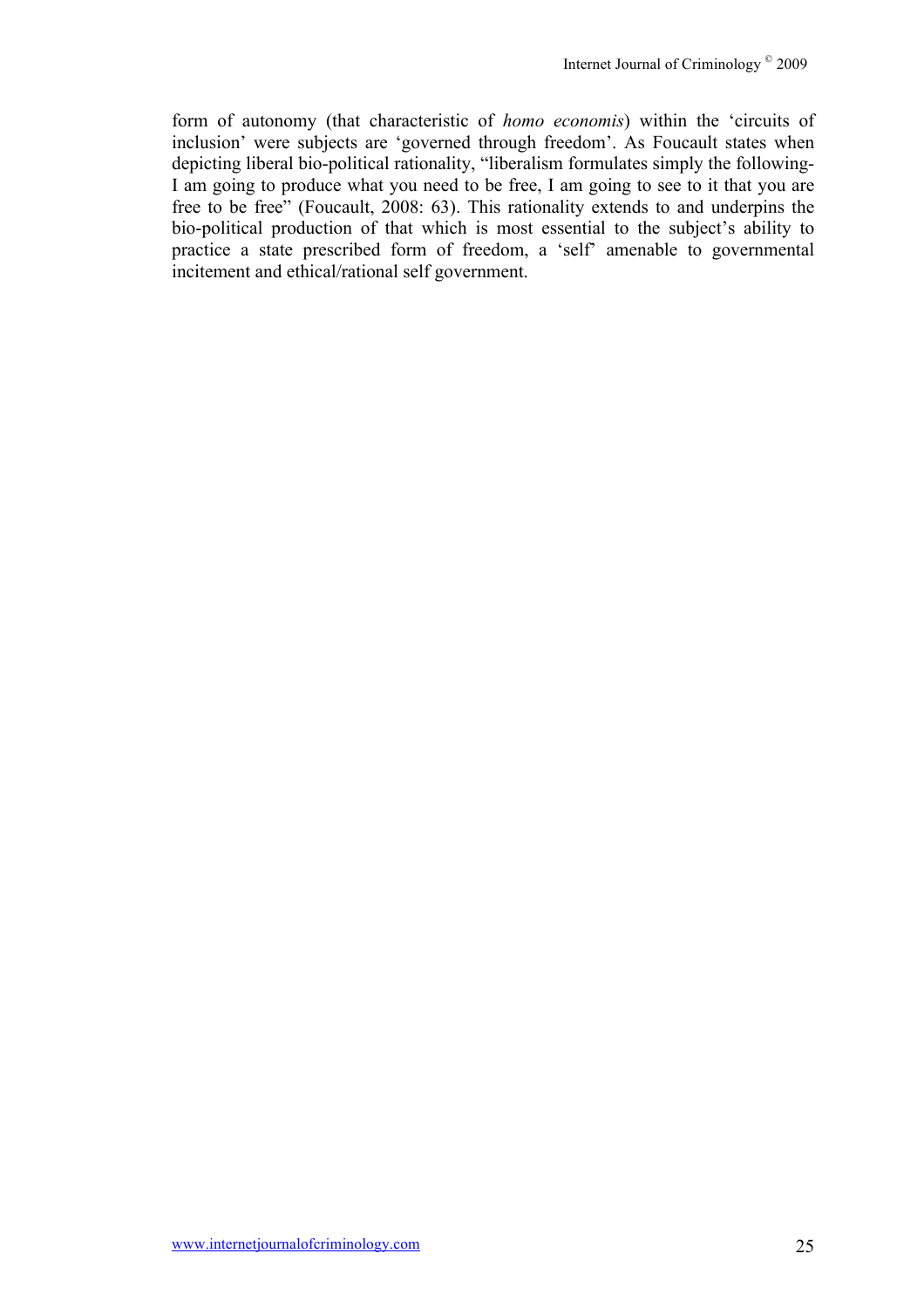## *Conclusion*

It has become apparent throughout the preceding arguments that the draconian responses of the neo-liberal state to 'problem drug users' in late modern Britain are precipitated by the imperviousness of this intractable population to the bio-political imperatives and governmental crime control strategies of the state. It has been shown that the epistemic shift to bio-power, a 'regime of power' which pursues 'care of the living' through the dissemination of principles derived form war, transformed the 'war of domination' which raged between the multiple nations and 'races' within the geo-political territory of the sovereign into a war of 'normalisation and pacification' waged by the dominant 'race' against all abnormality constituted within the social body. As the dominant 'nation', the bourgeoisie, seize the apparatus of the state and colonise and invert the partisan historcio-political discourse of the dispossessed, a form of state 'racism' is born which introduces a break into the domain of life between who will be forced to live and who will be allowed to die. The sovereign power of deduction is realigned to the life administering regime of bio-power, as the raison d'état of the bio-political state becomes to increase the strength and vitality of the nation and by implication the state. The bourgeoisie, who have appropriated the institutions of war, seek to become the only 'race' as there begins a perpetual struggle towards the *universalisation* of the state. The 'problem drug user' situated with that sub-nation at the nadir of the social strata constitutes a sub-nation who drains the biological and economic vitality and strength of the population. They have therefore become the subject of a series of militaristic interventions in the name of the life and health of the population. With the entry of life into the order of power at the threshold of the modern bio-political era these interventions are exercised at the level of life or existence. The 'problem drug user's' form of life has been 'disallowed to the point of death' within contemporary British society as the coercive leverage of the criminal justice system has been utilised to coerce them into treatment and governmental programmes which seek to modify their very ontology.

It has been shown that the 'problem drug user' not only constitutes a biological and economic threat to the population but that their very form of existence poses a threat to the neo-liberal project of 'government-at-a-distance'. Neo-liberalism, as an advanced form of 'governmentality', conceptualises the problem drug user as an especially dangerous subject incapable of exercising the market freedoms of late modernity in a prudent and responsible manner. Neo-liberal 'governmentality' views the artificial relation of competition as the driving force behind the free market and as such this necessitates a constant intervention by the state on the conditions of the market i.e. the interests, desires and aspirations of the population. This imbues the order of power with a rationality which holds that the government of the population is reliant upon the ability of the state to cultivate and shape a certain form of subjectivity or ontology amenable to incentivised manipulation by governmental power. The governmental power exercised within the neo-liberal project of 'government-at-a-distance' is therefore "exercised only over free subjects and only in so far as they are free" (Foucault, 1982:221). Thus *homo economis* is the idealised subject of advanced liberalism, capable of incentivised prudentialism and ethical and rational self government within 'circuits of inclusion' where subjects are 'governed through freedom'. However, the 'problem drug user' is un-amenable to the neoliberal project of 'government through freedom' due to their pathological form of existence as they are governed by 'instinct' rather than 'reason' due to their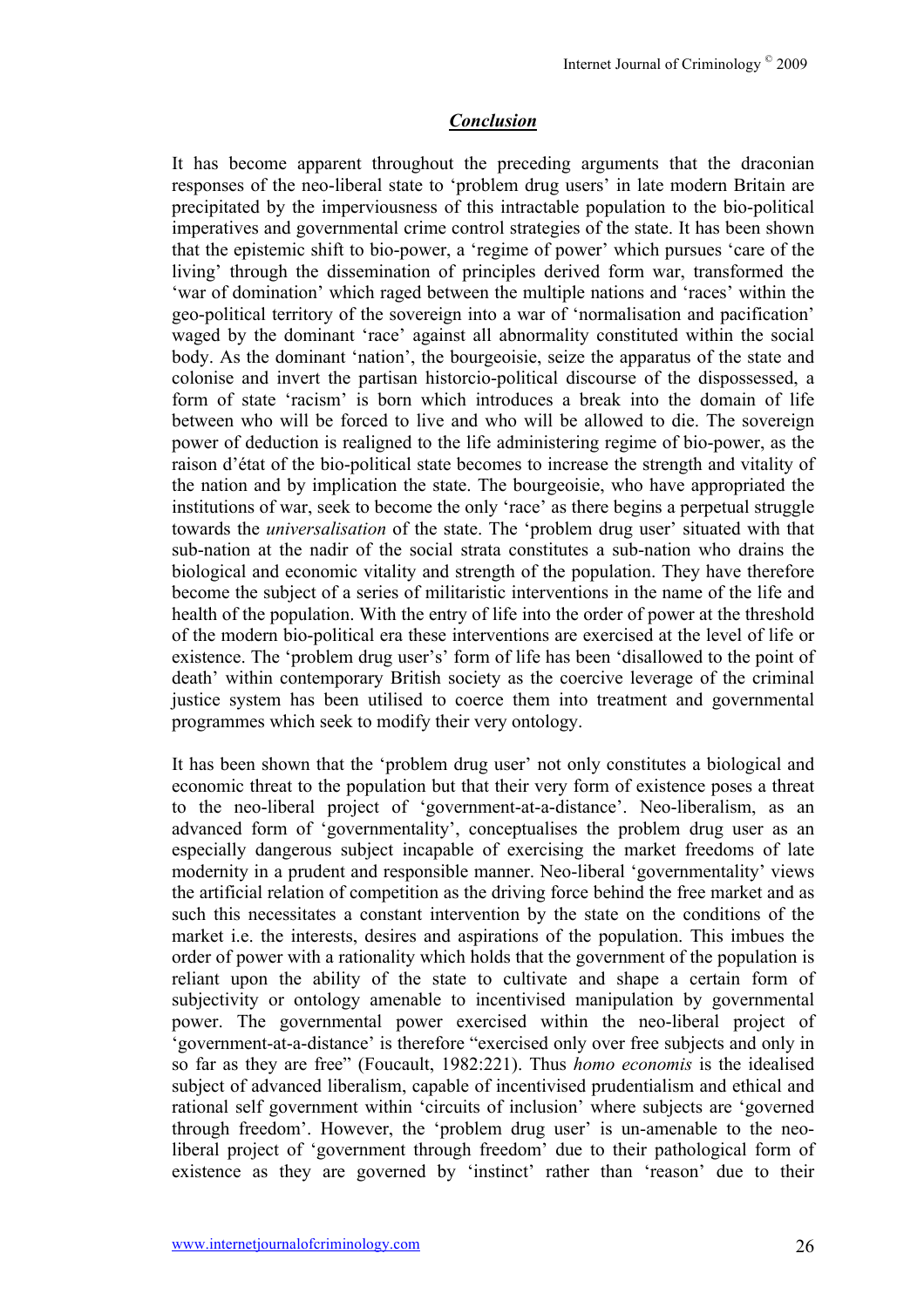enslavement to illicit drugs. They are thus un-'governmentalisable' and non-receptive to the strategies deployed by the 'new criminologies of everyday life' such as situational control. Governmental power cannot reach into the 'crimenogenic situation' and 'subjectivise' a subject who is pathological rather than rational due to drug addiction.

The neo-liberal project of 'government through freedom' is only suitable for improved populations that have reached the maturity of their rational faculties. Neoliberal governmentality does not assume that all populations are capable of the responsible, prudent and ethical conduct of *homo-economis*. Some populations such as the 'problem drug user' must be led to their own improvement by a good despot full of the 'spirit of improvement'. Thus the neo-liberal state assumes the role of a benevolent despot; in order to set the 'problem drug user' free they must first be bound. Considered un-amenable to governance within 'circuits of inclusion' and also incapable of ethical and prudent self-government the 'problem drug user' must be 'incapacitated' within 'circuits of exclusion', usually involving prison, until the risk they pose can be rendered governable. The psychiatric expert specifies the materiality which juridical power must 'get a hold of' and transform in the problem drug users pre-sentence report- the *psycho-ethical double* of the offence which finds it materiality in the drug user's ontology. This facilitates the production of the 'problem drug user's' *bare life* as it enables juridical power to punish something which is not an offence but rather an aberrant form of existence. In order to transform this aberrant form of existence, through bio-political investment (previously hindered by the radical autonomy of the problem drug user) the bio-political state must first instrumentally use its sovereign power of deduction to reduce the 'problem drug user' to *bare life*. The CBT setting within the prison system is the space where the *state of exception* assumes a permanent spatial arrangement and is where the *bare life* of the problem drug user is caught in the political order but outside of the political community. Within this space which can be accurately defined as *camp*, sovereign power and bio-power intersect. The 'problem drug user', now *homo sacer*, is the hidden point of this intersection. *Camp is the space where the 'problem drug user's' intractable form of life is bio-politically invested in a neo-liberal order which cannot function without instrumentally utilising its sovereign right to reduce the potentiality of all forms of life to the universalising subject of homo-economis.* Within *camp* the 'experts of life' incite the 'problem drug user' to modify and manipulate their own ontology by disseminating cognitive skills to be adopted as 'technologies of the self' through bio-political practices which 'enfold authority'. When the 'problem drug user' has been 'subjectified' and rendered capable of incentivised responsibility and ethical and prudent self government within neo-liberal 'circuits of inclusion' they will be deemed eligible for release.

The appearance of *camp* within an advanced-liberal Britain is a sign of the growing impotence of the British states bio-political project. The need of the state to revert to sovereign political technologies in order to render the 'problem drug user' biopolitically investable is a vivid example of how radical forms of existence can reduce the immanence of modern power in relation to the biological and ontological existence of the subject to a relationship of exteriority and transcendence. This relationship at least allows for freedom, bio-political saturation of body and soul allows only for subjection without an exterior. However, the plight of the 'problem drug user', who refuses the specific form of life offered by the 'experts of life' only to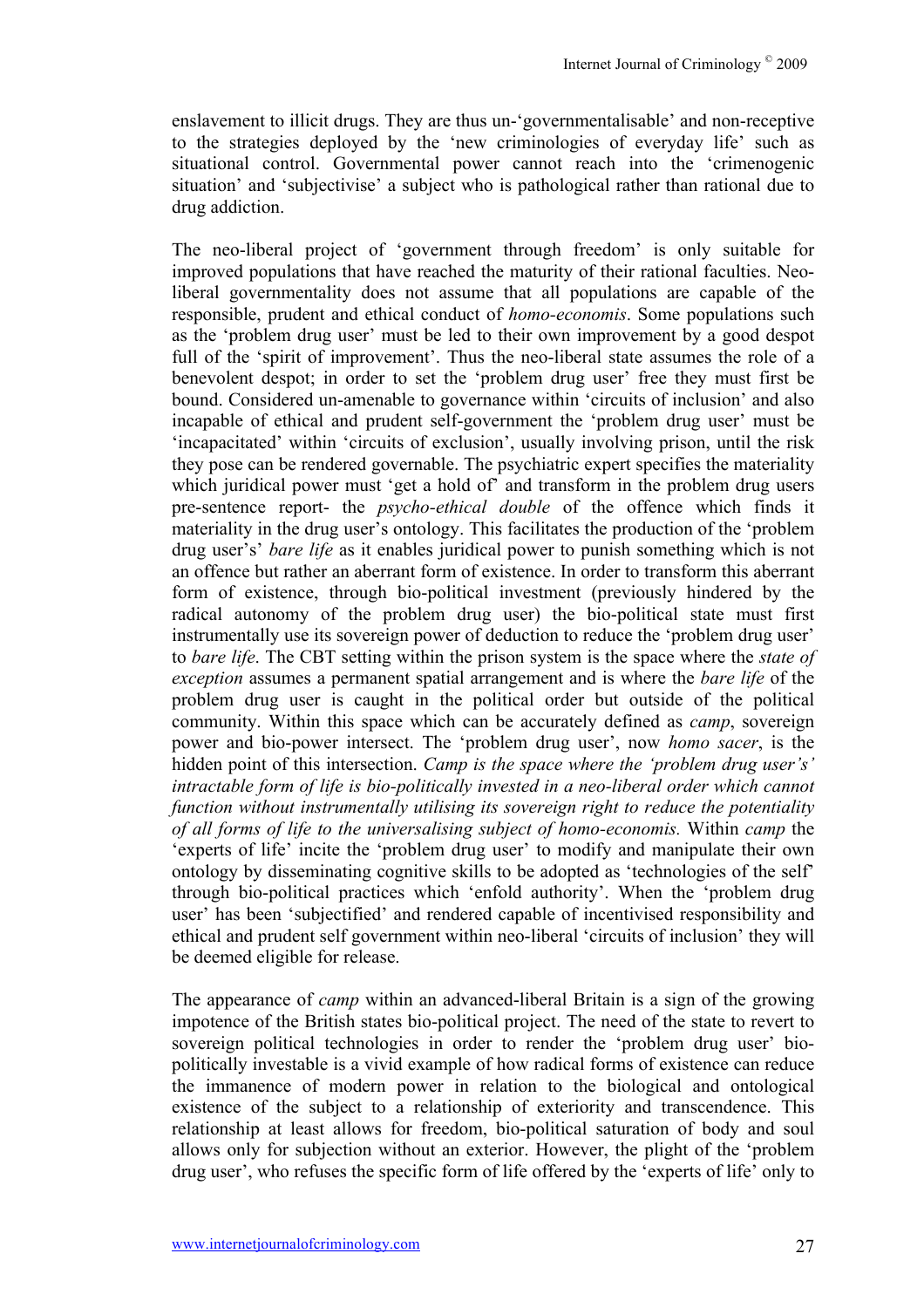be coercively forced to accept it within *camp*, suggests that the bio-political regime has squared its inadequacies by utilising its ancient sovereign right of deduction to achieve its bio-political goals. The application of the 'sovereign death function' to the 'problem drug user' whose form of existence is disallowed to the point of death in advanced liberal Britain, is legitimised by the bio-political end of improving the strength and vitality of the population and shoring up the security of neo-liberal 'circuits of inclusion'. The 'problem drug user' is seen as a legitimate target for such coercive treatment by the 'symbiotic subjectivity' of the nation and state. It is essential that future research in this area generates counter-discourses which represent the view from below and give voice to the 'poor words' and subjugated narratives of that dispossessed and maligned 'other nation' where the 'problem drug user' is located. These counter discourses can weaken and introduce discontinuity into the institution of state sovereignty just as the historico-political discourses of the once dispossessed bourgeoisie did at the threshold of the modern bio-political-era. The delegitimisation and emaciation of the institution of state sovereignty will allow for the radical forms of freedom characteristic of late modernity to thrive as the hidden regulator for the inscription of life in the order- *camp*, will be deprived of *bare life* to bio-politically invest. Thus those who wished to resist the loving embrace of power would be free to do so. However, it should be noted that the 'kings head' can never be cut off completely. If the institution of state sovereignty where to be weakened sufficiently enough as to allow for another 'nation' or 'race' to seize control of the apparatus of the state, it is to be hoped that a society is born in which the demonic synthesis of sovereign power and bio-power is permanently dissociated.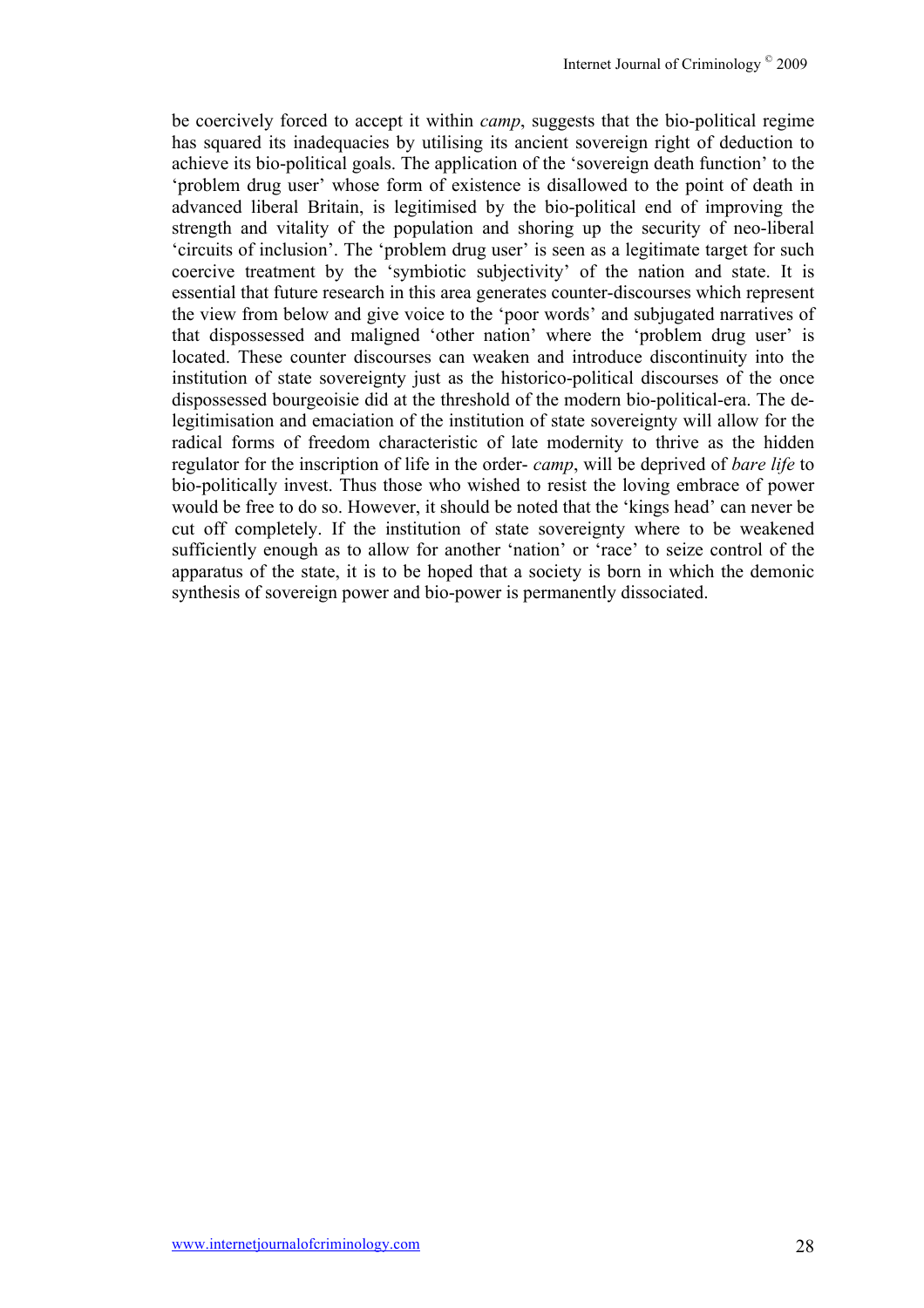#### *Bibliography*

Adams, J. (1995) *Risk*. London: UCL Press.

Agamben, G. (1995) *Homo Sacer: Sovereign Power and Bare Life*. California: Stanford University Press.

Agamben, G. (2000) *Means without End: Notes on Politics*, Minneapolis: University of Minneapolis Press

Baudrillard, J. (2002) *Screened Out*, London: Verso.

Cann, J. Falshaw, L. Nugent, F and Friendship, C. (2003) *Understanding What Works: Accredited Cognitive Skills Programmes for Adult Men and Young Offenders*. Home Office Research Findings No.226. London: Home Office

Clarke, A. Simmonds, R and Wydall, S. (2004) *Delivering Cognitive Offending Behaviour Programmes in Prisons: A Qualitative Study*. Home Office Research Findings no. 242. London: Home Office.

Cruikshank, B (1996) Revolutions Within: Self Government and Self Esteem in A.Barry, T.Osbourne and N.Rose (eds) *Foucault and Political Reason: Liberalism, Neo-Liberalism and Rationalities of Government,* London: UCL Press.

Daily Mail Online (2006) *Shadow Minister Calls for Return to Victorian Values so Public can Tackle Yobs*, http://www.dailymail.co.uk/news/article-421693/Shadowminister-calls-return-Victorian-values-public-tackle-yobs.html [3rd March 2009]

Dean, M (1996) 'Foucault, Government and the Enfolding of Authority' in A.Barry, T. Osborne and N. Rose (eds) *Foucault and Political Reason*. Chicago: Chicago University Press

Dean, M. (2002) 'Liberal Government and Authoritarianism' in *Economy and Society* (31) 1 pp37-61.

Dean, M (2004) 'Four Thesis on the Powers of Life and Death' in *Contretemps* (5) pp.16-29.

Deleuze, G (1988) *Foucault*, London: Continuum.

Feeley, M. and Simon, J. (1992), 'The New Penology: Notes on the Emerging Strategy of Corrections and its Implications', *Criminology* (30) 4 pp 449-74.

Foucault, M. (1977) *Discipline and Punish: The Birth of the Prison*. London: Penguin.

Foucault, M (1978) *The History of Sexuality: Volume 1- The Will to Knowledge*, New York: Penguin.

Foucault, M (1981) 'Omnes et Singulatum' in *The Tanner Lectures* on Human Values II. Salt Lake City: University of Utah Press.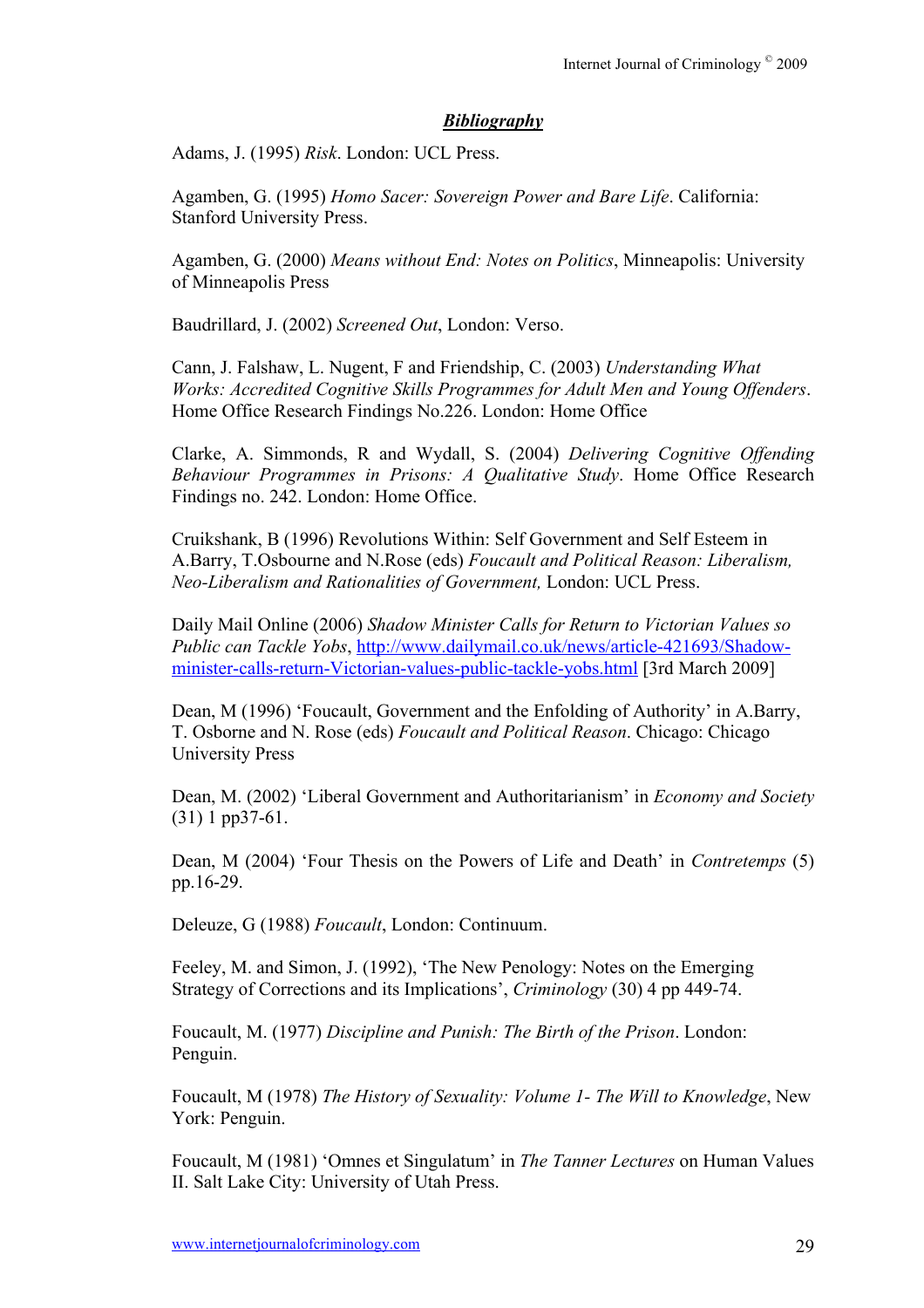Foucault, M. (1982) 'The Subject and Power', in H.L. Dreyfus and P. Rabinow (eds) *Michel Foucault Second Edition*. Chicago': Chicago University Press.

Foucault, M (1984). The Order of Discourse in *Language and Poltics* (ed) Shapro, M, Oxford: Blackwell.

Foucault, M (1999) *Abnormal: Lectures at the College De France 1974-75*. New York: Picador

Foucault, M. (2003) *Society Must Be Defended: Lectures at the College De France 1975-76*. London: Penguin.

Foucault, M. (2007*) Security, Territory, Population : Lectures at the College De France 1977-1978*. Hampshire: Palgrave Macmillan.

Foucault, M (2008) *The Birth of Bio-Politics: Lectures at the College De France*. London: Palgrave Macmillan.

Garland, D. (1997) 'Governmentality' and the Problem of Crime in *Theoretical Criminology* (1) 173 pp 173-214.

Garland, D (2001) *The Culture of Control: Crime and Social Order in Contemporary Society*. New York: Oxford.

HM Treasury (2001) *£300 Million Boost For Communities Against Drugs*, Press Release, 49/01 09Apri 2001. London: Addaction.

Home Office (2009) *Tackling Drugs: Changing Lives, National Drugs Awareness Campaign* http://drugs.homeoffice.gov.uk/communications-and-campaigns/frankcampaign/  $[2^{nd}$  April 2009].

Havers, P. and Neenan, C. (2002) 'Impact of the European Convention on Human Rights on Medical Law' in *Postgraduate Medical Journal* 78 (924): 573-574.

Hunt, N and Stevens, A (2004) 'Whose Harm? Harm Reduction and the Shift to Coercion in UK Drug Policy' in *Social Policy and Society* 3 (4) pp 333-342.

Kothari, G., Marsden, J. and Strang, J (2002) 'Opportunities and Obstacles for Effective Treatment of Drug Misusers in the Criminal Justice System In England and Wales' in *Brit.J.Criminol* (42) pp 412-432.

Mead, L. (1997) *The New Paternalism: Supervisory Approaches to Poverty*. Wasington, DC: Brookings Institution

Maguire, (2006) 'General Offender Behaviour Programmes: Concept Theory and Practice' in C. Hollon and J. Palmer (eds) *Offending Behaviour Programmes*. *Chichester: Wiley.* 

Mill, J. S. (1974) *On Liberty* (1<sup>st</sup> edn 1859), London: Penguin.